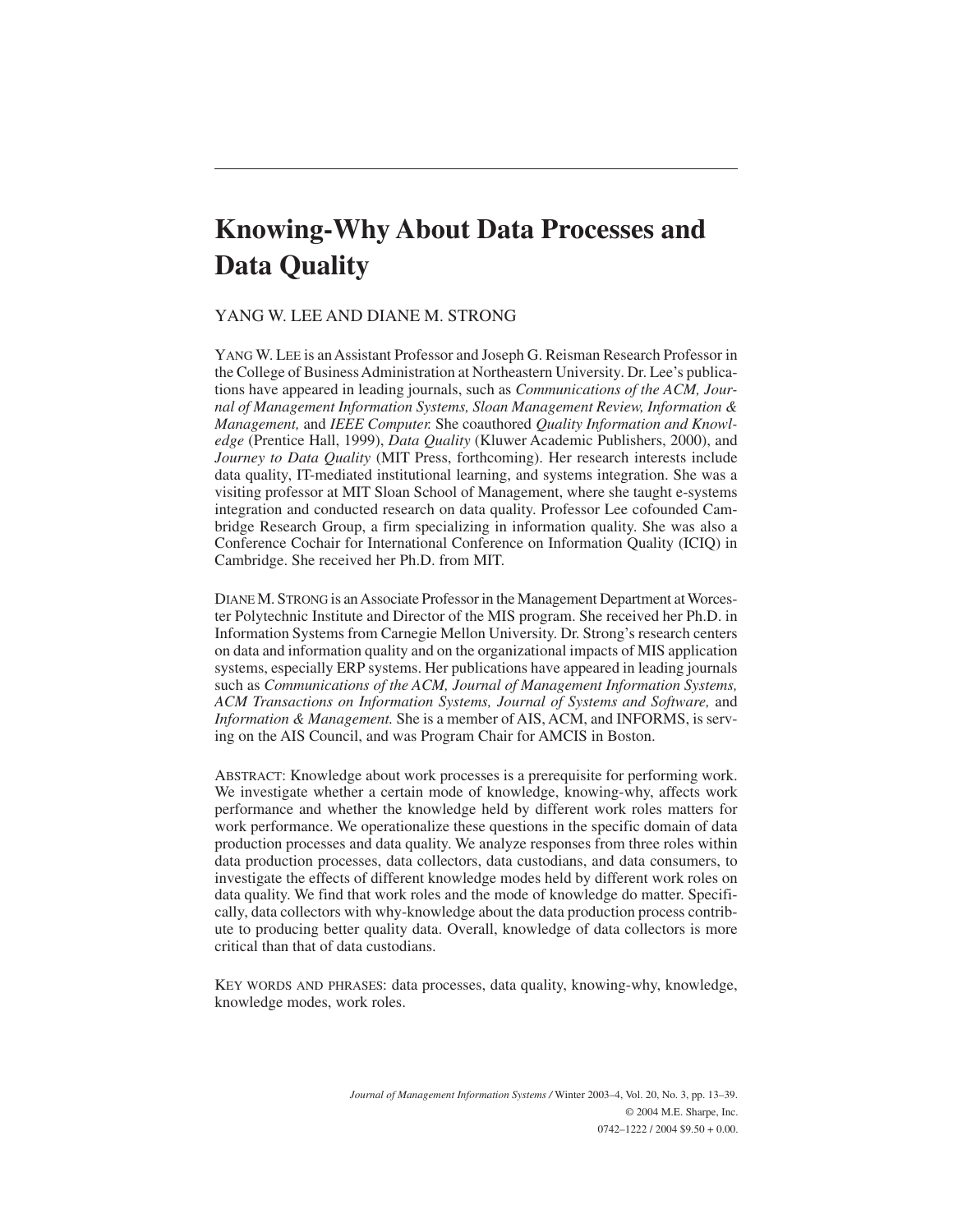KNOWLEDGE IN GENERAL IS A PREREQUISITE FOR WORK. When we discuss knowledge for work, we mean knowledge about work processes and the resulting work performance. For a data production process, the work domain for this study, knowledge about work processes encompasses knowledge about the three key processes within a data production process: collection of raw data, storage and maintenance of data in computer systems, and user retrieval and manipulation of data [43]. Knowledge about work performance is knowledge about producing high-quality data from data production processes.

Whereas conventional research has recognized the importance of knowledge and the corresponding organizational learning [1, 2, 10, 13, 17, 49], actual relationships and patterns of various modes of knowledge for specific performance have not been explored. Little attention has been paid to understanding how one's scope and depth of knowledge about organizational work processes contributes to better process performance. For example, would an information systems (IS) group with more knowledge about a data production process produce better quality data for data consumers?

We identify three modes of knowledge pertinent for shaping organizational capabilities, knowing-what, knowing-how, and knowing-why. *Knowing-what* is rich in information on activities and relationships, and thus, is a fact-based mode of knowledge. For example, equipped with and using knowing-what, one can identify activities and facts associated with a data production process. *Knowing-how* is characterized as step-by-step procedures executable in a specific sequence [9, 19], and thus, is a procedure-based mode of knowledge. Using knowing-how, one can solve routine data quality problems, as these problems involve well-defined procedures and rules. These two modes of knowledge, knowing-what and knowing-how, draw upon existing distinctions, such as the one between declarative and procedural knowledge [26, 40], tacit and explicit knowledge [41, 30, 31, 32, 35], and component and architectural knowledge [11].

Initial proposals for a hybrid third mode of knowledge stretch back at least to John Locke. As a third mode of knowledge, Nosofsky [33] suggests representation process, Wisniewski and Medin [50] suggest selective attention, and Sakmann [38] suggests axiomatic knowledge, why-knowledge. *Knowing-why* is characterized as contextual knowledge that enables inquirers to direct questions based on understanding relevant purposes and underlying principles. We explicitly include the aspects of knowledge that question contextual reasons and axiomatic principles underlying the work practices in organizations, knowing-why [28].

Knowing-why is gained from experience and understanding of the objectives and cause–effect relationships underlying the activities (knowing-what) and procedures (knowing-how) involved in work processes in organizations. Knowing-why is the contextual and axiomatic mode of knowledge that raises deeper inquiries than knowing-what and knowing-how. With the knowing-why mode of knowledge, organizational members are more likely to raise a more meaningful inquiry beyond mechanical and routine work. For example, they understand the deeper axiomatic principles of why they collect, store, and use data in their organizations.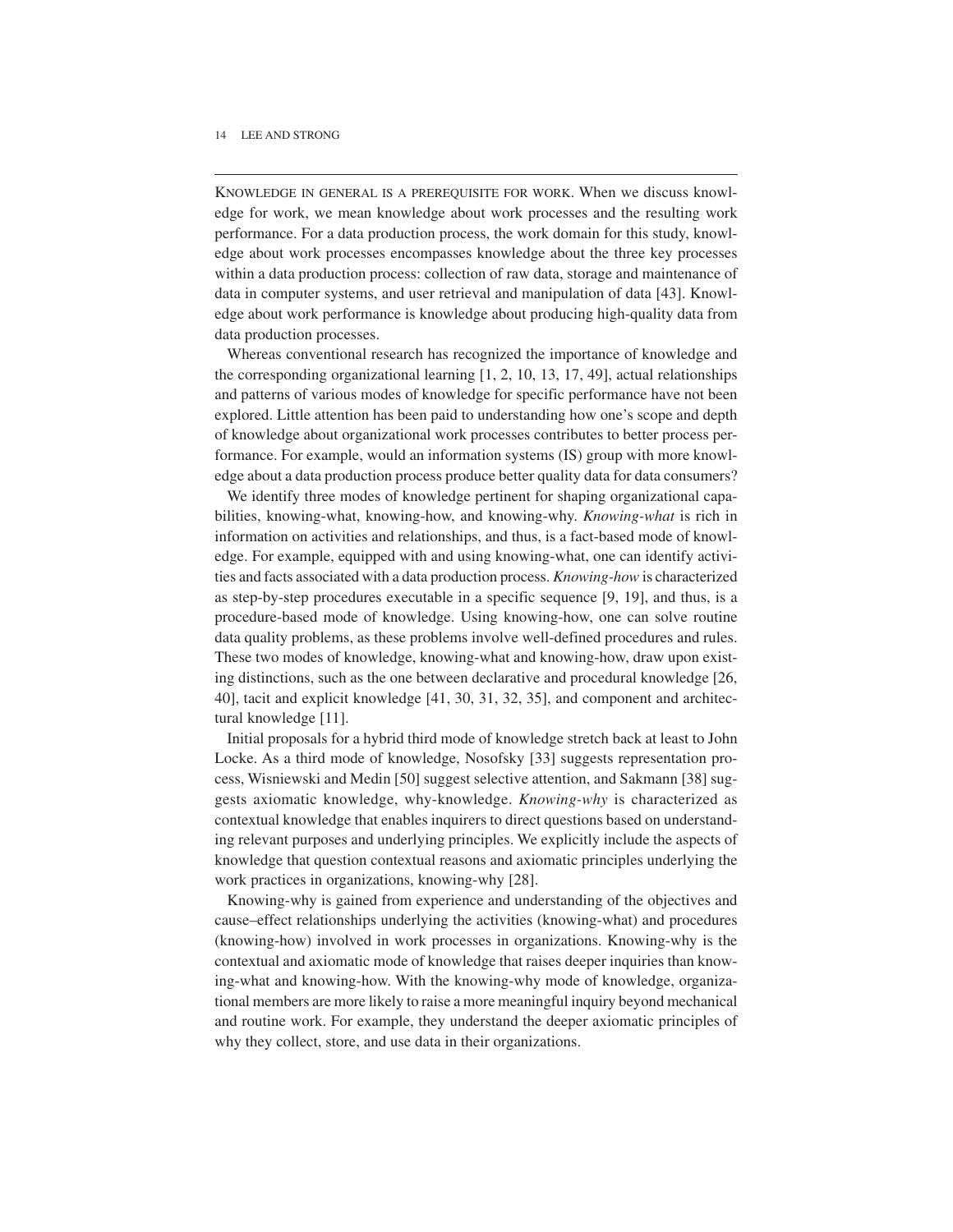Our inquiry into knowing-why is guided by the classical findings that creating and using organizational knowledge is difficult in the absence of organizational inquiry [4, 15]. Mismatches between expectations and realities, and difficulties experienced in problem solving situations lead members to initiate organizational inquiries [39]. As knowledge is socially constructed [8, 22] and, thus, context-dependent [7, 24, 25, 27], we posit that the knowledge about the context of work processes—that is, knowing-why—enables organizational members to raise meaningful organizational inquiries about questionable or problematic data quality.

Knowing-why may be the underlying mode of connection between the fact-based mode, knowing-what, and the procedure-based mode, knowing-how. Particularly, in the context of data quality-related knowledge, knowing-why is a critical mode of knowledge because understanding principles and purposes behind the routine data production activities and procedures provides one with the capability for questioning poor quality data and suggesting new solutions.

Controversy remains about how the modes of knowledge are involved in work practice. Some [33, 38, 50] argue for no distinction between the modes of knowledge, but accept the interaction among the modes of knowledge. For example, preexisting declarative knowledge plays a role in absorbing and creating new knowledge in innovation activities [14]. Our view is that the modes of knowledge are conceptually separate, but, during work, they are used interactively. We offer a clear explanation that we need to view knowledge as constituting multiple modes of operation that are used in combination. Clearly, there is a need for further empirical investigation into how knowledge works in specific work domains.

The work domain for our inquiry into knowing-why is data production processes. A data production process involves different work roles and subprocesses to accomplish the work of producing high-quality data for data consumers. The differential knowledge of these work roles may explain the problems that many organizations have with producing high-quality data. Not all knowledge is shared and used by all organizational members. The process of communication and integration of cognitions leads to the formation of collective organizational knowledge [16]. Organizations with seemingly knowledgeable IS groups and well-established organizational rules, procedures, and routines, which are the evidence of organizational knowledge, are not exempt from producing poor-quality data and being affected by them [5, 29]. Whereas an IS group is typically very knowledgeable about storage and maintenance of data in its systems, it may know little about how and why data consumers use data. Knowledge about user processes may help IS groups to understand the reasons why they store and maintain organizational data and thus contribute to the production of higher-quality data for data consumers.

In general, the IS groups we investigated in this study are knowledgeable. Our question is not about existence of organizational knowledge, but about the lack of a critical mode of knowledge, knowing-why. Different modes of knowledge direct the inquirer to ask different questions in search of solutions to the questionable quality of data. The solutions found, therefore, are bound to the questions raised. We examine how utilizing different modes of knowledge is related to producing data with different quality.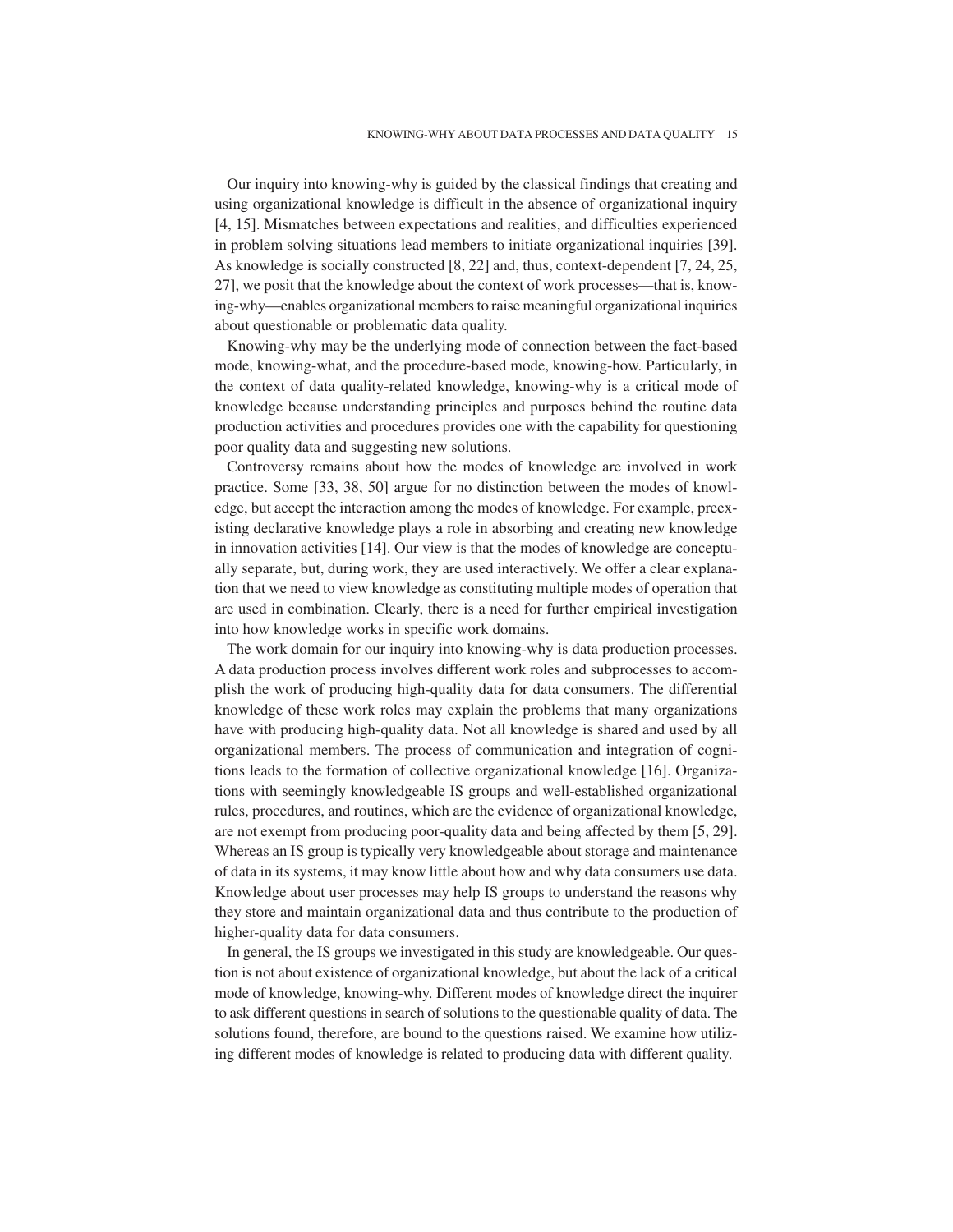An inquiry into poor quality data rests on the three modes of knowledge. In the area of data quality, *knowing-what* is defined as the understanding of the activities involved in data production processes. *Knowing-how* is defined as understanding procedures to handle known data quality problems. *Knowing-why* is defined as the ability to analyze underlying principles and discover previously unknown data quality problems or solutions. The three modes of knowledge become further distinguishable as an inquirer assumes a specific work role, data collector, data custodian, or data consumer. *Data collectors* provide initial input of organizational data; *data custodians* are responsible for storage and maintenance of the data; and *data consumers* utilize the data for further integration, aggregation, presentation, and interpretation of data.

This paper contributes by advancing theoretical development both conceptually and empirically. It also advances theories at both general and domain-specific levels. Finally, this research offers practical insights.

First, it advances the concept and effects of knowledge in organizations and it differentiates explicitly that knowledge includes contextual and axiomatic knowledge, that is, knowing-why, in addition to knowing-what and knowing-how. It also operationalizes these ideas via a questionnaire based on the constructs we conceptualized. The data collected from the field are used to investigate the differential effects of modes and domains of knowledge. As a result, this study makes both conceptual and empirical contributions to our understanding of knowledge. Second, these contributions apply at both the general level and the domain-specific level by anchoring the study in the domain of data process knowledge and data quality performance. By starting from general knowledge theory, we assure that our results are not just domain-specific. Since measuring knowledge only makes sense by grounding the questionnaire at the domain-specific level so that questionnaire respondents can respond clearly, the results offer insights into the domain-specific area, that is, data process roles, knowledge modes, and data quality performance. Third, by anchoring the questionnaire in a specific domain, this study provides practical insights of use to organizational managers in addition to the theoretical insights.

# Background and Hypotheses

TO FOCUS OUR INQUIRY INTO KNOWING-WHY, we develop four hypotheses ranging from general to more specific. We start with the nature of knowledge about data production processes. Then we develop hypotheses about the relationship between knowledge and our performance measure data quality, and, subsequently, whether that relationship differs by work role. Finally, we focus our attention specifically on knowing-why and its relationship to data quality and whether that relationship differs by work roles.

#### Knowledge About Data Processes

Processes to produce data have many similarities to processes that produce physical products, and should be viewed as producing data products for data consumers [6,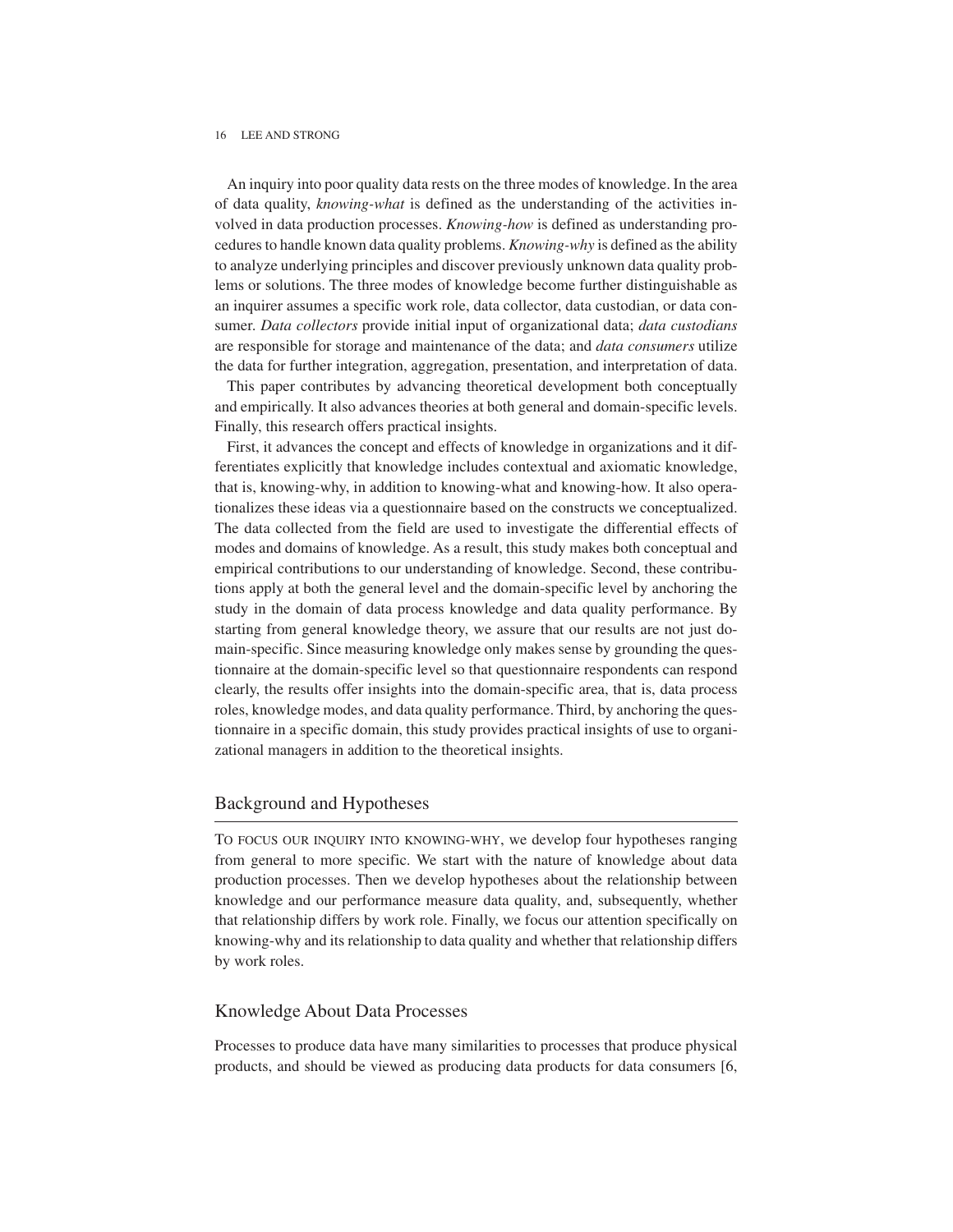#### KNOWING-WHY ABOUT DATA PROCESSES AND DATA QUALITY 17



*Figure 1.* Data Production Process

18, 20, 23, 34, 42, 44, 45, 46, 48]. As evidenced in the production of physical products, a data production process, too, is divided into distinctive work processes, collection, storage, and use work processes [21, 43]. We identify three roles within a data production process: data collectors (people, groups, or other sources who generate information); data custodians (people who manage computing resources for storing and processing data); and data consumers (people or groups who use data). Each role is associated with a process: (1) data collectors are in charge of data-collection processes, (2) data custodians of data storage and maintenance, and (3) data consumers of data-utilization processes, which may involve retrieval of data, additional data aggregation, and integration (Figure 1).

Knowledge about work processes represents scope of knowledge, that is, how much of the entire data production process is known. The three modes of knowledge capture aspects of knowledge depth, from knowing the activities to procedural knowhow, and to contextual and underlying purposes. In sum, knowledge about data processes consists of knowledge held about work processes, for example, data collection, data storage, and data utilization, and of the modes of knowledge held, for example, knowing-what, knowing-how, and knowing-why. Hypothesis 1 states this conceptualization of the nature of knowledge about data production processes.

*Hypothesis 1. Knowledge about data processes is distinguishable into (1) knowledge about distinctive work processes within the data production process, data collection, data storage, and data utilization, and (2) the three modes of knowledge, knowing-what, knowing-how, and knowing-why.*

# Relationships Between Knowledge and Data Quality

The purpose of data production processes is to produce data for data consumers. Data of high quality means data that are fit for use by these data consumers [43, 47]. Fitness for use involves multiple dimensions.

We focus on five dimensions of data quality in this research: accessibility, relevancy, timeliness, completeness, and accuracy. *Accessibility* denotes the extent to which data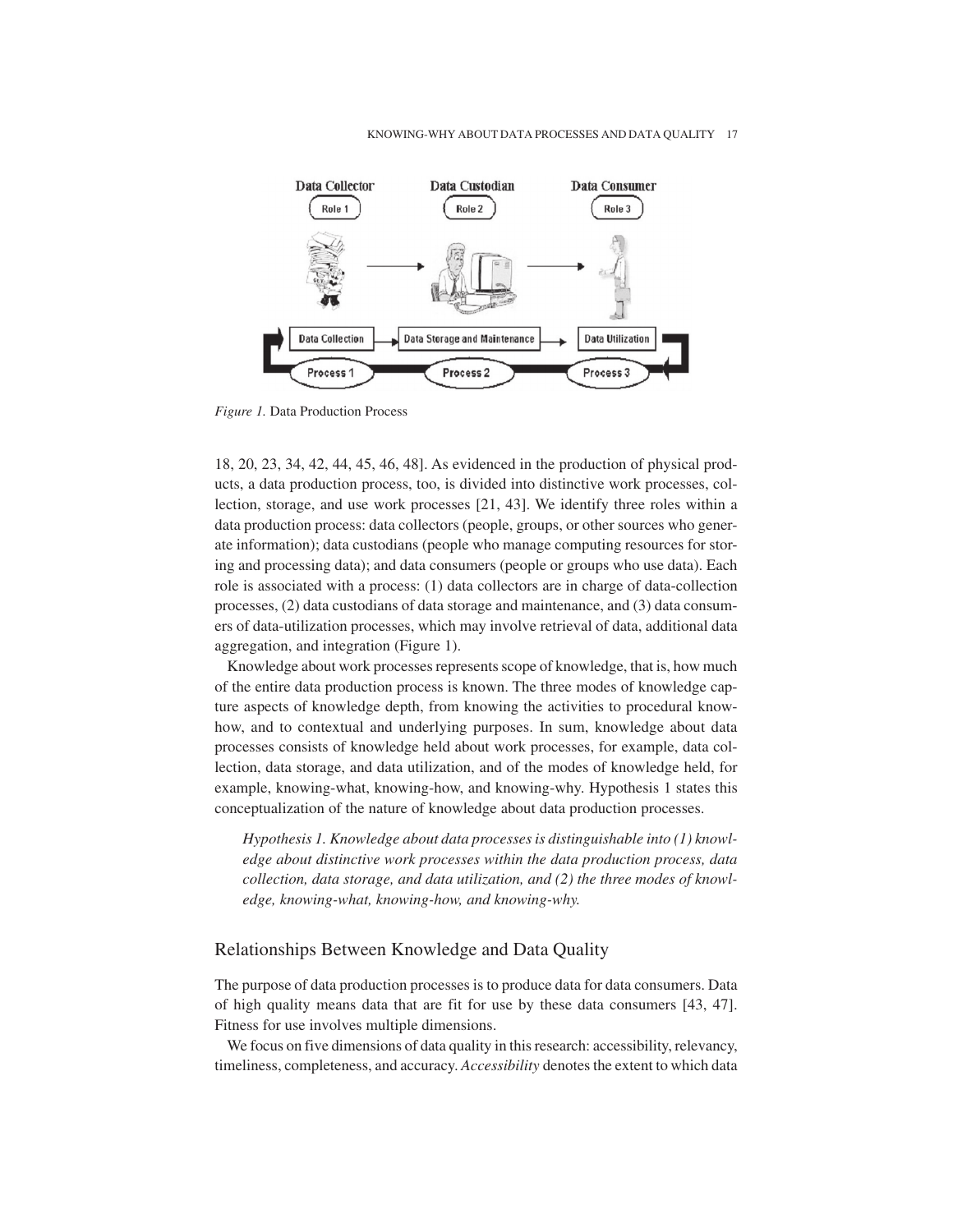are available, or easily and quickly retrievable. *Relevancy* denotes the extent to which data are applicable and helpful for the task at hand. *Timeliness* denotes the extent to which the data are sufficiently up-to-date for the task at hand. *Completeness* denotes the extent to which data are not missing and are of sufficient breadth and depth for the task at hand. *Accuracy* denotes the extent to which data are correct and free-of-error [47]. Each of these quality dimensions is a performance goal of the data production process. That is, the overall goal is to produce accurate, complete, and timely data that are accessible to data consumers and relevant to their tasks.

As knowledge is an indicator for organizational learning and performance in general, knowledge about a data production process is an indicator for data quality performance. As with producing any other product, producing high-quality data requires organizational knowledge about data production processes. Knowledge about a data production process indicates the competency for raising and acting upon inquiries for data quality performance, that is, producing high-quality data. We establish a general rubric of relationship between knowledge and data quality performance.

*Hypothesis 2. Knowing-what, knowing-how, and knowing-why about the three data production processes are associated with higher data quality along all five dimensions (accuracy, completeness, accessibility, timeliness, and relevancy).*

# Relationship Between Knowledge and Data Quality by Work Role

Individuals who assume a work role are more familiar with and capable of knowing about their immediate work process. Data collectors are knowledgeable about data collection processes, whereas data custodians, such as IS groups, are knowledgeable about data storage and maintenance. Data consumers are knowledgeable about data utilization. Knowing more about certain work processes may lead to performing better in one area than in others. For example, data collectors may know more about collecting accurate and complete data. Data custodians may know more about making data accessible. Data consumers may know more about making data relevant to their task.

*Hypothesis 3. The relationship between knowledge and data quality differs by work roles within the data production process.*

- *Data collectors' knowledge is highly associated with accuracy and completeness of data.*
- *Data custodians' knowledge is highly associated with completeness, accessibility, and timeliness of data.*
- *Data consumers' knowledge is highly associated with relevancy of data.*

# Relationship Between Knowledge and Data Quality by Work Role and Knowledge Mode: Examining Knowing-Why

Modes of knowledge indicate aptitudes of inquiries in problem solving. Roles that organizational members assume and perform indicate their domain areas of compe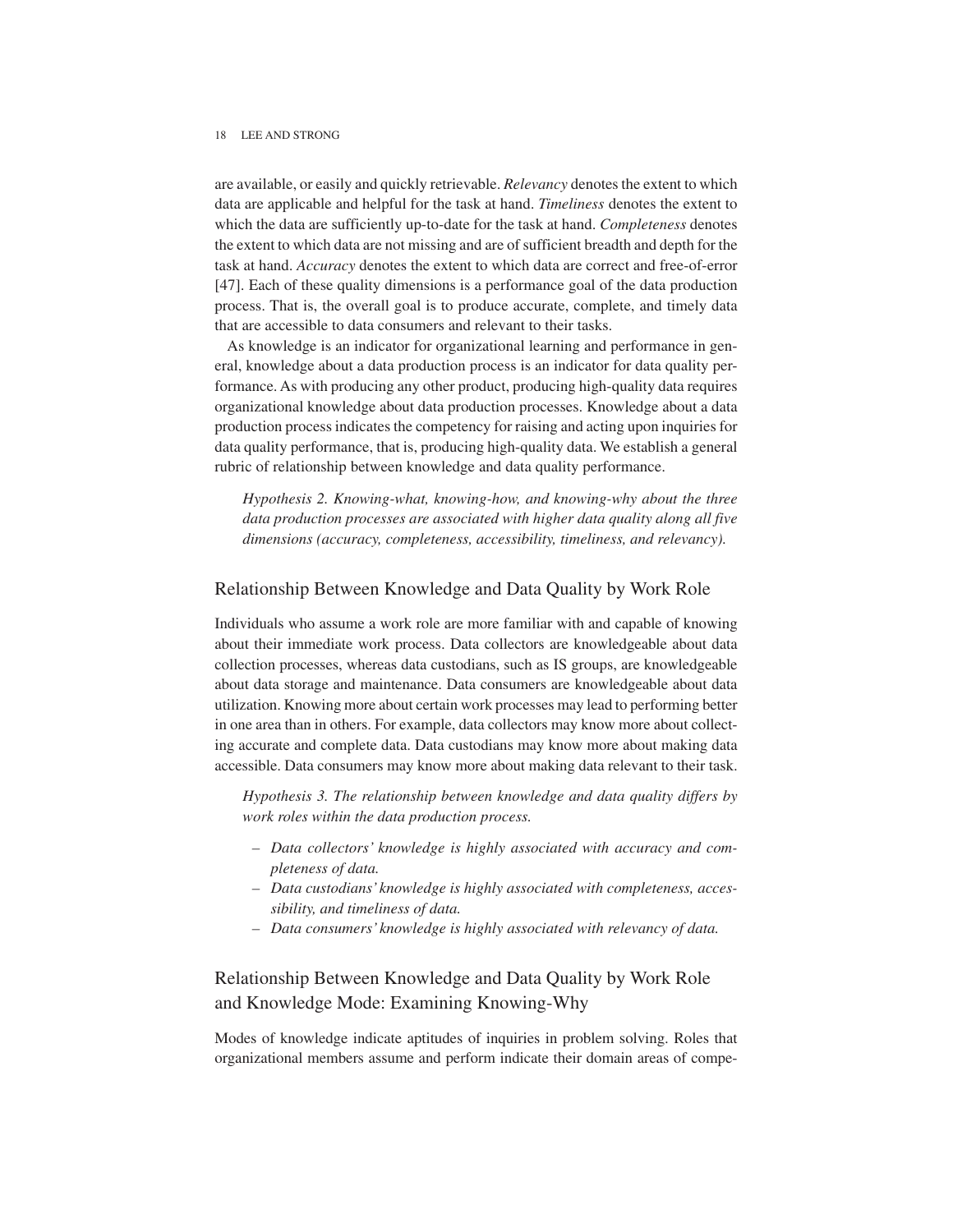tency. Combining the two indicators, modes of knowledge and roles assumed in a data production process form a cue for associations with different data quality dimensions.

Different modes of knowledge lead to raising inquiries on different aspects of data quality. Knowing-what implies that one can identify activities and facts associated with the data production process. Knowing-how implies that one can solve routine problems easily. Routine problem solving involves executing well-defined procedures and rules for known problems. Holding and using know-why implies that one can solve new problems and can raise inquiries that deal with contextual questions of data quality.

*Hypothesis 4a. The relationship between knowledge and data quality differs by both modes of knowledge and work roles within the data production process.*

In particular, knowing-why indicates the competency for solving nonroutine problems and understanding contextual knowledge about data production processes. In a sense, knowing-why can link knowing-what with knowing-how. This view leads to the assumption that knowing-why also indicates the competency for solving data quality problems that are important for data consumers. Because competency requires at least minimal knowledge of work activities (knowing-what) and procedures for doing them (knowing-how), knowing-why is likely to be a critical differentiator for performance.

*Hypothesis 4b. The relationship between knowledge and data quality differs more between work roles for the knowing-why knowledge mode than for knowingwhat and knowing-how knowledge modes.*

# Research Method

# Research Sites

SIX COMPANIES SERVED AS DATA COLLECTION SITES for this research, two financial institutions, three health-care organizations, and a consumer product manufacturing company. In all six companies, the research focus was the quality of their customer activity data. Specifically, in the financial institutions, the focus was the quality and production of data about investors and their investment activity. In the health-care organizations, it was the quality and production of data about patients and the healthcare services they used. In the manufacturing firm, it was customers and their purchasing activity.

# Sample

The sample consisted of 155 respondents from these six companies. Respondents were selected to ensure coverage of all the roles in the data production process (data collectors, data custodians, and data consumers) for the customer activity data being studied. The sample consisted of 48 data collectors, 45 data custodians, and 62 data consumers.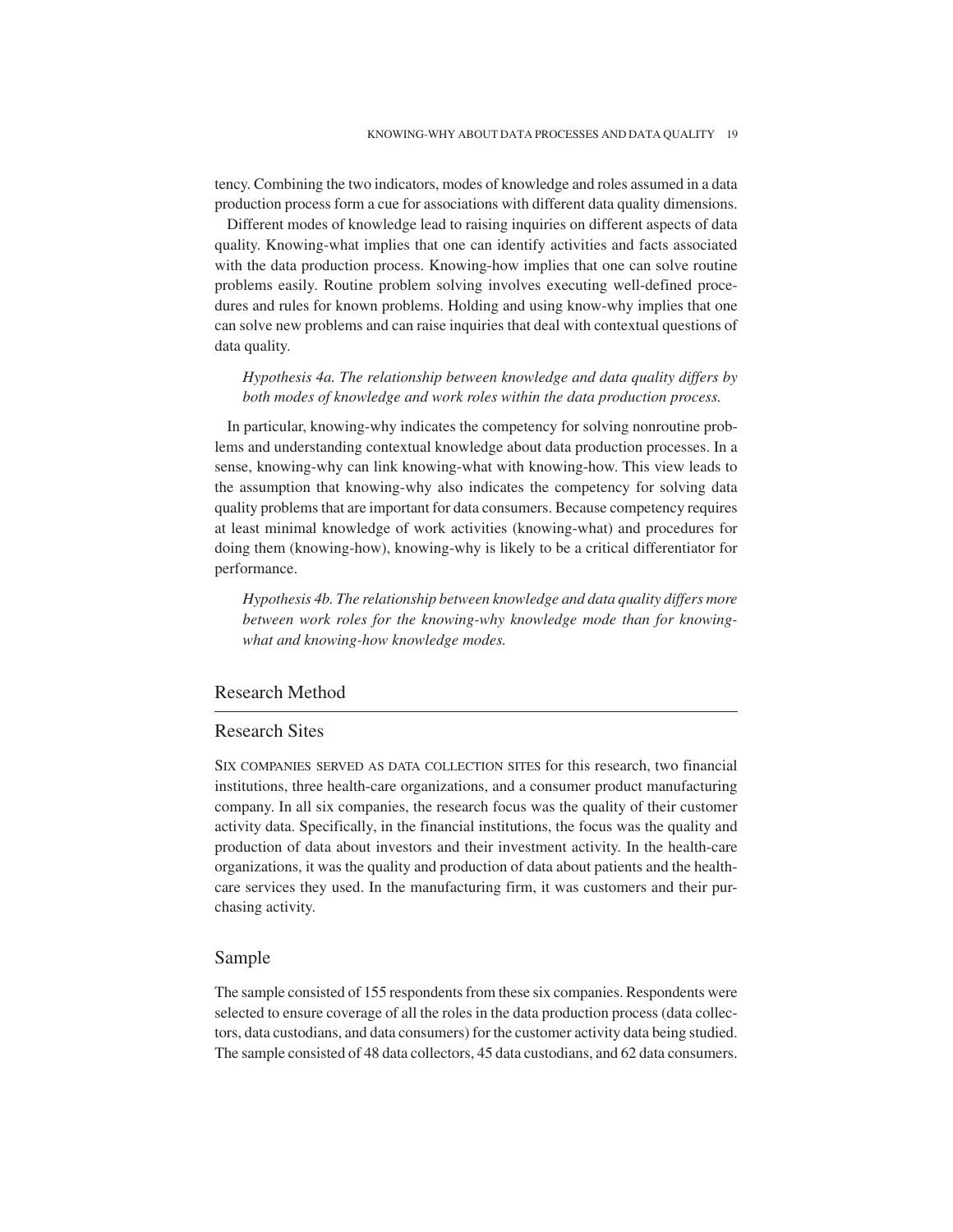#### Procedures

Two sessions were held at each company. All people selected for potential participation were invited to the first session. At this session, an overview of the research and a questionnaire was presented. This overview motivates subjects to complete the questionnaire carefully and thoroughly. Pilot tests of the questionnaire indicated that such a session was necessary to ensure that the questionnaire was completed in full with quality responses. The respondents were instructed to fill out the questionnaire for the customer activity database and its associated data production process. After the overview, respondents completed the questionnaire before leaving the session. This ensured nearly 100 percent response rate. The second session provided summary feedback on the questionnaire results and invited participants to provide comments and explanations.

# Independent Variables

Knowledge is the independent variable. Knowledge is measured at the level of the three modes, knowing-what, knowing-how, and knowing-why. Each of these three modes was measured for the three data production processes, data collection, data storage, and data utilization. Thus, there are nine sub-measures of knowledge.

#### Dependent Variables

Data quality is the dependent variable. Data quality is measured at the level of data quality dimensions [47] using five key dimensions of importance to data consumers—accuracy, completeness, timeliness, relevance, and accessibility.

#### Measurement Instrument

All independent and dependent variables were collected using a questionnaire completed by each respondent. Four to seven items were included for each measure. (See the Appendix for measures and items.) For the nine knowledge measures, the scale was 1 to 10, where 1 is "very small extent," 5 is "average," and 10 is "very large extent." For the five data quality measures, the scale is 0 to 10, where 0 is "not at all," 5 is "average," and 10 is "completely."

The data quality measures have been well tested in previous research [29, 46]. Development of the knowledge measures proceeded as follows. Researchers generated items for each construct to be measured. These items were reviewed for construct coverage by other researchers, and also reviewed for meaningfulness by data collectors, data custodians, and data consumers in organizations. A pilot study was conducted to test item understandability by respondents, construct reliability, and questionnaire procedures. Further details about questionnaire development can be found in Huang et al. [21].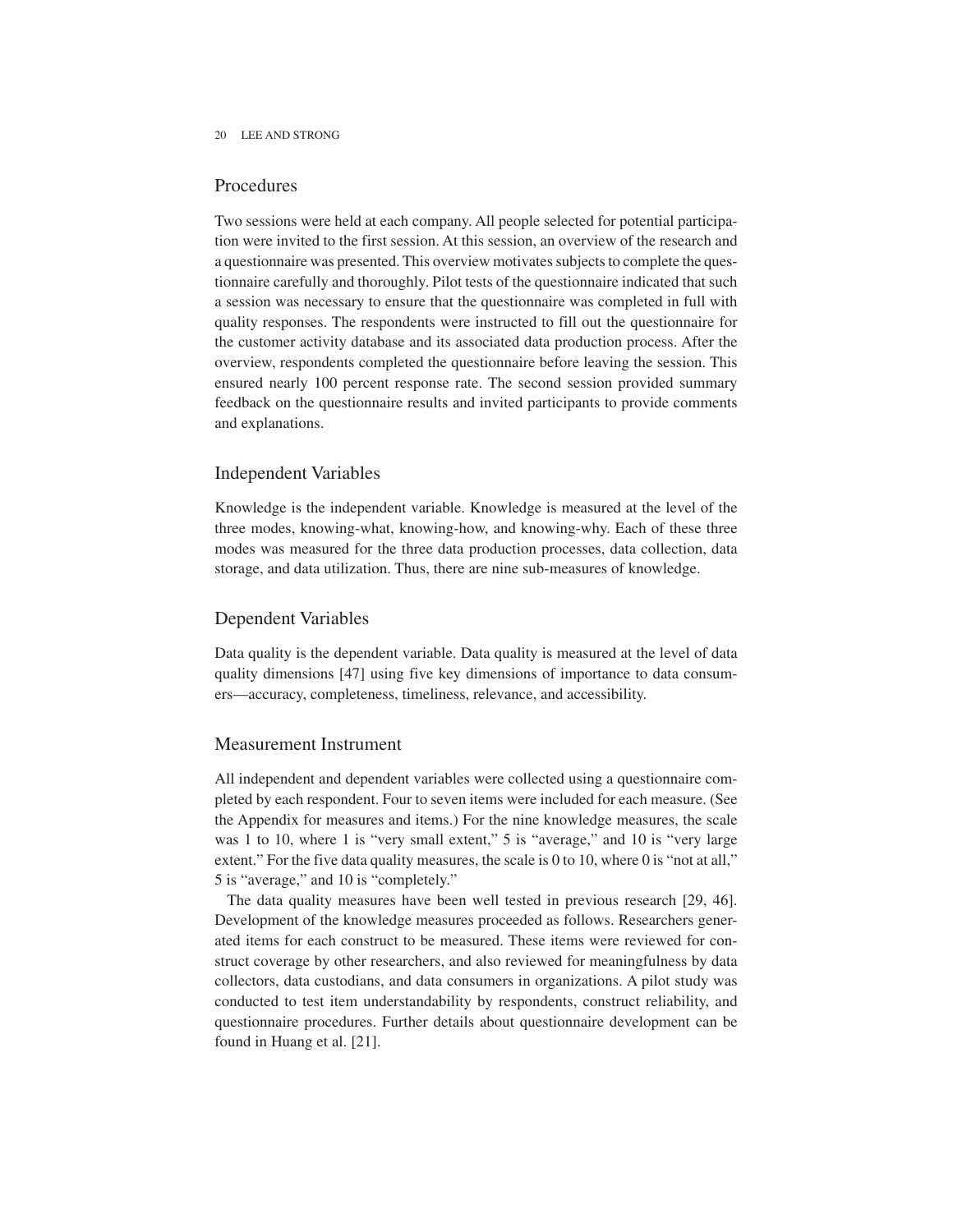# Analyses

Statistical analysis is performed using SPSS for Windows. Cronbach's alpha provided evidence of the reliability for the measures. These range from 0.87 to 0.96, which was acceptable reliability with no problem constructs. (See the Appendix for the reliability indicators for each measure.) Factor analysis is employed to test whether the knowledge measures separated into the nine knowledge sub-measures. For the knowledge about processes and the knowledge modes in Hypothesis 1 to hold, the factor analysis must produce nine factors.

The analysis is performed at the level of individual respondents. The findings presented below for the hypotheses are based on simple correlations among independent and dependent measures for each role. Correlations are calculated among the nine knowledge sub-measures and the five data quality sub-measures. At this stage in the research and measurement of knowledge in organizations, simple correlations are sufficient for exploring the efficacy of measuring knowledge by questionnaire and using these measures to understand knowledge patterns and their relationship to one indicator of organizational performance, the quality of organizational data.

#### Findings

OUR CENTRAL INTERESTS IN THIS STUDY ARE (1) distinctions among different knowledge modes and among different data production processes, (2) the relationship between knowledge and data quality performance, (3) how this relationship differs by work role, and (4) the effects of knowledge modes, especially why-knowledge. The findings for these four hypotheses are discussed below.

#### Hypothesis 1

Hypothesis 1 posits distinctions among three knowledge modes—knowing-what, knowing-how, knowing-why—*and* knowledge about the three data production processes—data collection, data storage, and data utilization. The factor analysis shows distinctions only among knowledge about the data production processes (Table 1); that is, data-related knowledge falls into three distinct constructs, namely, collection, storage, and utilization processes. Knowing-what, knowing-how, and knowing-why about collection, storage, and use are intermixed within the respective collection, storage, and use factors.

# Hypothesis 2

Hypothesis 2 posits a positive relationship between knowledge and data quality. Hypotheses 3 and 4 posit detailed relations under the rubric of Hypothesis 2. The association of knowledge with higher levels of data quality is clearly confirmed with the analysis. All modes of knowledge are associated with data quality (Table 2). This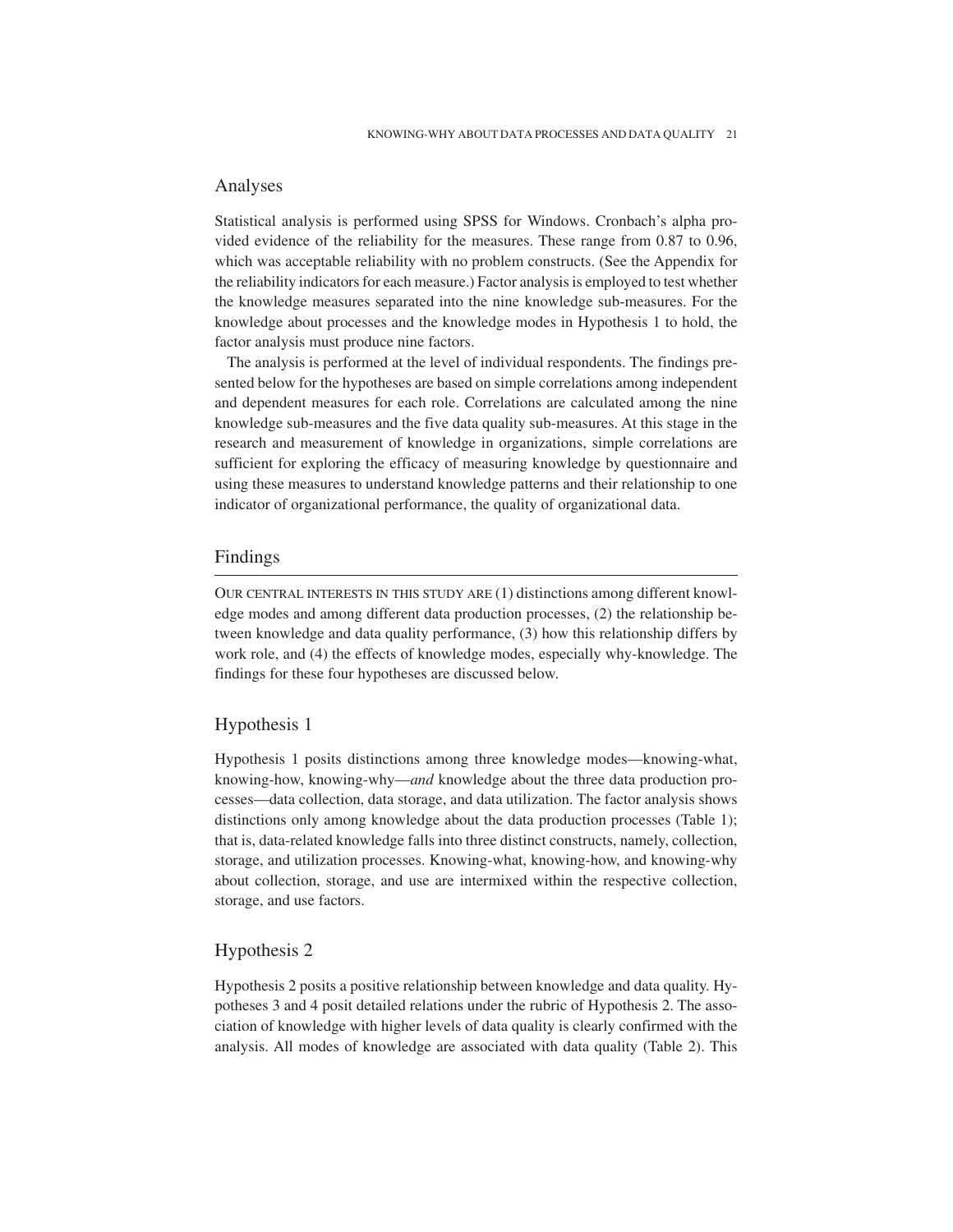|                  |                 | <b>Rotated Component Matrix</b> |                     |
|------------------|-----------------|---------------------------------|---------------------|
|                  | Data<br>storage | Data<br>collection              | Data<br>utilization |
| Item label       | component       | component                       | component           |
|                  |                 |                                 |                     |
| KWYS06           | 0.827           |                                 |                     |
| KHWS03           | 0.795           |                                 |                     |
| KWYS11<br>KHWS02 | 0.783           |                                 |                     |
|                  | 0.767           |                                 |                     |
| KHWS01           | 0.759           |                                 |                     |
| KHWS04           | 0.753           |                                 |                     |
| KWTS03           | 0.753           |                                 |                     |
| KWYS03           | 0.740           |                                 |                     |
| KWYS04           | 0.719           |                                 |                     |
| KHWS05           | 0.716           |                                 |                     |
| KWYS10           | 0.707           |                                 |                     |
| KWTS04           | 0.706           | 0.473                           |                     |
| KWTS06           | 0.692           |                                 |                     |
| KWTS05           | 0.689           |                                 |                     |
| KWYS08           | 0.676           |                                 |                     |
| KWYS02           | 0.603           |                                 | 0.504               |
| KWTS01           | 0.472           |                                 | 0.464               |
| KWTS02           | 0.440           | 0.431                           | 0.414               |
| KWYC02           |                 | 0.780                           |                     |
| KWYC04           |                 | 0.780                           |                     |
| KHWC02           |                 | 0.774                           |                     |
| KHWC03           |                 | 0.771                           |                     |
| KWTC03           |                 | 0.763                           |                     |
| KWTC04           |                 | 0.748                           |                     |
| KHWC04           |                 | 0.728                           |                     |
| KWTC01           |                 | 0.727                           |                     |
| KHWC01           |                 | 0.719                           | 0.408               |
| KWTC06           |                 | 0.704                           |                     |
| KHWC05           |                 | 0.694                           |                     |
| KWYC05           |                 | 0.680                           |                     |
| KWYC06           |                 | 0.656                           |                     |
| KWTC02           |                 | 0.636                           |                     |
| KWTU05           |                 |                                 | 0.744               |
| KWTU04           |                 |                                 | 0.734               |
| KWTU03           |                 |                                 | 0.713               |
| KHWU02           |                 | 0.447                           | 0.693               |
| KWYU06           |                 |                                 | 0.691               |
| KHWU01           |                 |                                 | 0.691               |
| KWTU01           |                 |                                 | 0.690               |
| KHWU03           |                 |                                 | 0.689               |
| KHWU05           | 0.421           |                                 | 0.675               |
| KWTU02           |                 | 0.430                           | 0.670               |
| KWYU03           |                 |                                 | 0.657               |
|                  |                 |                                 | <i>(continuar)</i>  |

# Table 1. Knowledge Factor Analysis Results

*(continues)*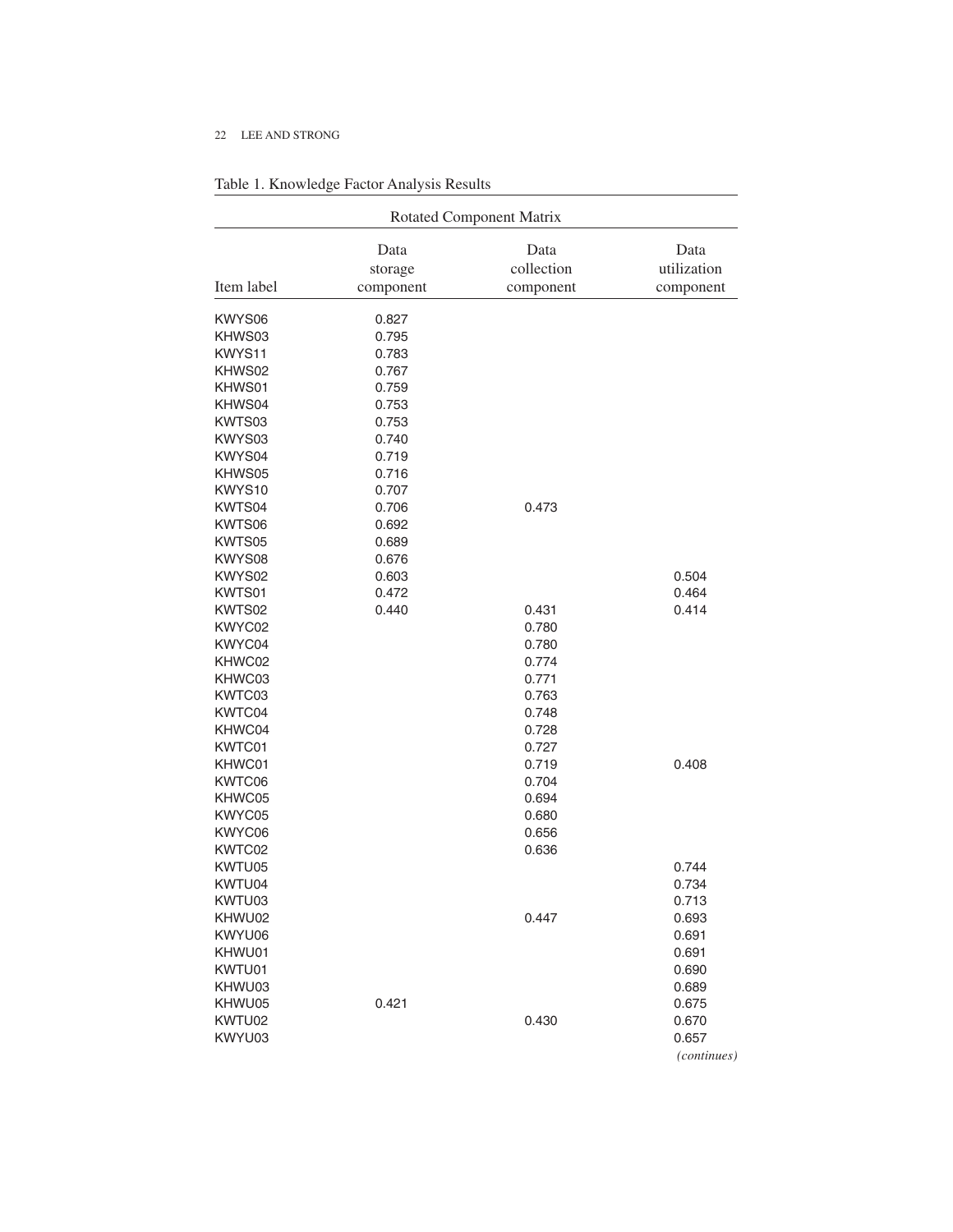|                    |           | <b>Rotated Component Matrix</b> |             |
|--------------------|-----------|---------------------------------|-------------|
|                    | Data      | Data                            | Data        |
|                    | storage   | collection                      | utilization |
| Item label         | component | component                       | component   |
| KWYU07             |           |                                 | 0.594       |
| KWYU15             |           |                                 | 0.593       |
| KWYU17             |           |                                 | 0.564       |
| KWYU16             |           |                                 | 0.555       |
| Eigenvalue         | 27.478    | 3.118                           | 2.111       |
| Percent variance   | 58.5      | 6.6                             | 4.5         |
| Cumulative percent |           |                                 |             |
| variance           | 58.5      | 65.1                            | 69.6        |

*Notes:* KWT—knowing-what; KHW—knowing-how; KWY—knowing-why, about data; S—storage; C—collection; U—utilization processes; values < 0.400 are shown as blanks; extraction method: principal component analysis; rotation method: varimax with Kaiser

normalization.

supports the hypothesis that knowledge is an important prerequisite for producing high-quality data.

#### Hypotheses 3

Hypothesis 3 posits that the relationship between knowledge and data quality differs by work roles within the data production process. The correlational analysis clearly shows that the knowledge held by different roles differentially impacts dimensions of data quality (Table 3).

Specifically, the knowledge held by *data collectors* plays a key role in data quality. All knowledge modes for all three data production processes are highly correlated with the dimensions of data quality except for the timeliness dimension. From the statement of Hypothesis 3, the highly significant correlations with accuracy and completeness were expected. The additional, highly significant correlations with accessibility and relevancy indicate the importance of the knowledge of data collectors. While we cannot assume causality, data collector's knowledge of what, how, and why data are collected, stored, and used appears to be critical for achieving accurate, complete, accessible, and relevant data.

*Data custodians'* knowledge is most highly correlated with accuracy, completeness, and timeliness. The efforts of data custodians to ensure that all fields are completely filled, and that processing is completed on time support these findings. The highly significant correlations with accuracy, rather than accessibility, is surprising. The hypothesized findings for accessibility are there, but weak, because the knowing-how correlations are significant, but not highly significant. We did not expect the accuracy finding because we assumed that data accuracy is most influenced by the accuracy of the data as collected, rather than by work activities of data custodians.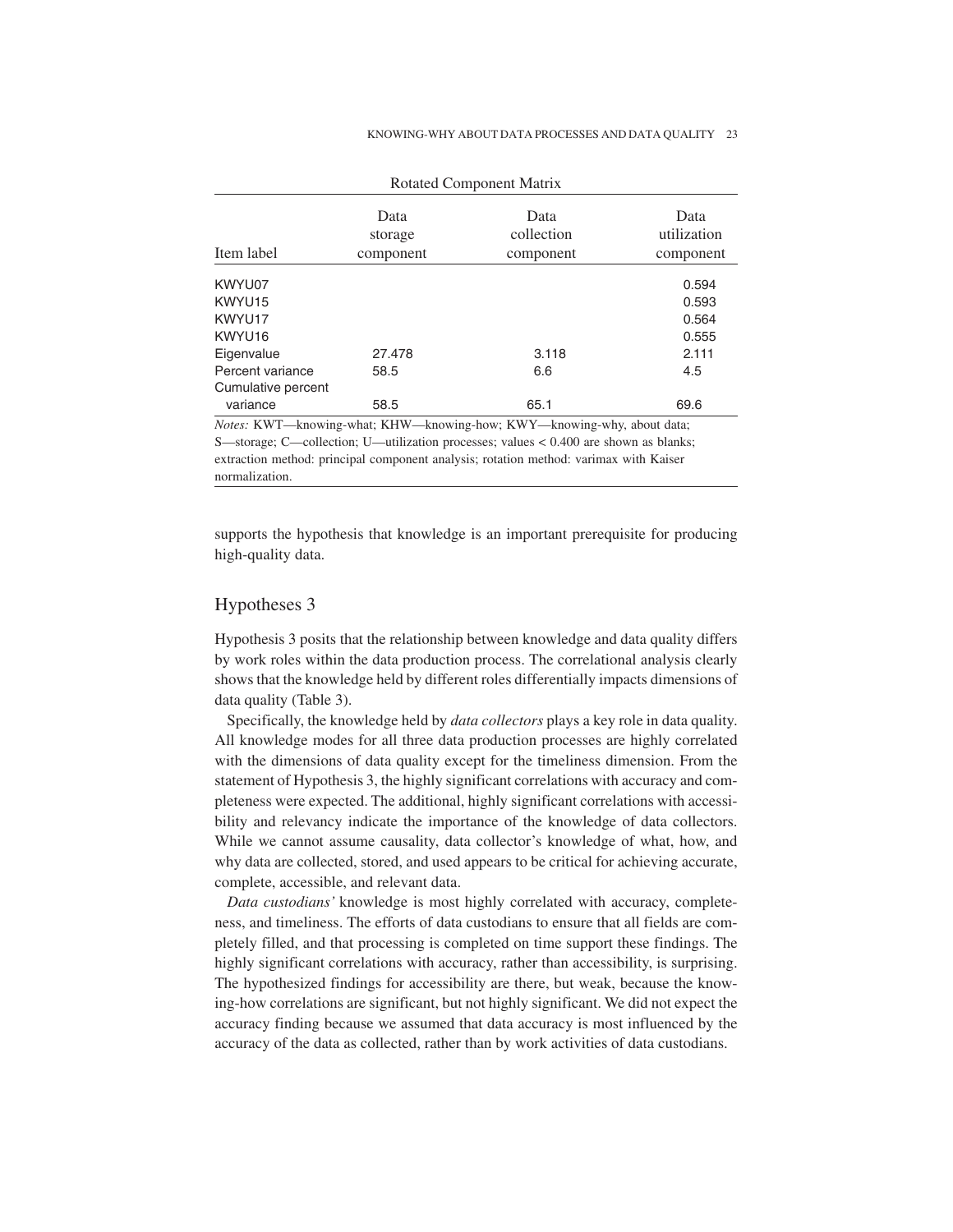| Knowledge<br>mode | Domain<br>process                                        | Accuracy  | Completeness | Accessibility | <b>Timeliness</b> | Relevancy |
|-------------------|----------------------------------------------------------|-----------|--------------|---------------|-------------------|-----------|
| Knowing-what      | Collection                                               | $0.365**$ | $0.409**$    | $0.386**$     | $0.325**$         | $0.444**$ |
|                   | Storage                                                  | $0.436**$ | $0.488**$    | $0.461**$     | $0.397**$         | $0.496**$ |
|                   | Utilization                                              | $0.356**$ | $0.416**$    | $0.397**$     | $0.279**$         | $0.501**$ |
| Knowing-how       | Collection                                               | $0.361**$ | $0.418**$    | $0.397**$     | $0.371**$         | $0.445**$ |
|                   | Storage                                                  | $0.417**$ | $0.467**$    | $0.415**$     | $0.388**$         | $0.420**$ |
|                   | Utilization                                              | $0.379**$ | $0.416**$    | $0.405**$     | $0.344**$         | $0.428**$ |
| Knowing-why       | Collection                                               | $0.249**$ | $0.309**$    | $0.284**$     | $0.260**$         | $0.362**$ |
|                   | Storage                                                  | $0.306**$ | $0.367**$    | $0.353**$     | $0.314**$         | $0.365**$ |
|                   | Utilization                                              | $0.349**$ | $0.366**$    | $0.342**$     | $0.295**$         | $0.407**$ |
|                   | <i>Notes:</i> $N = 155$ ; ** $p < 0.01$ ; * $p < 0.05$ . |           |              |               |                   |           |

 $\begin{array}{l}\n\text{Table 2. Knowledge Models and Data Quality}\n\end{array}$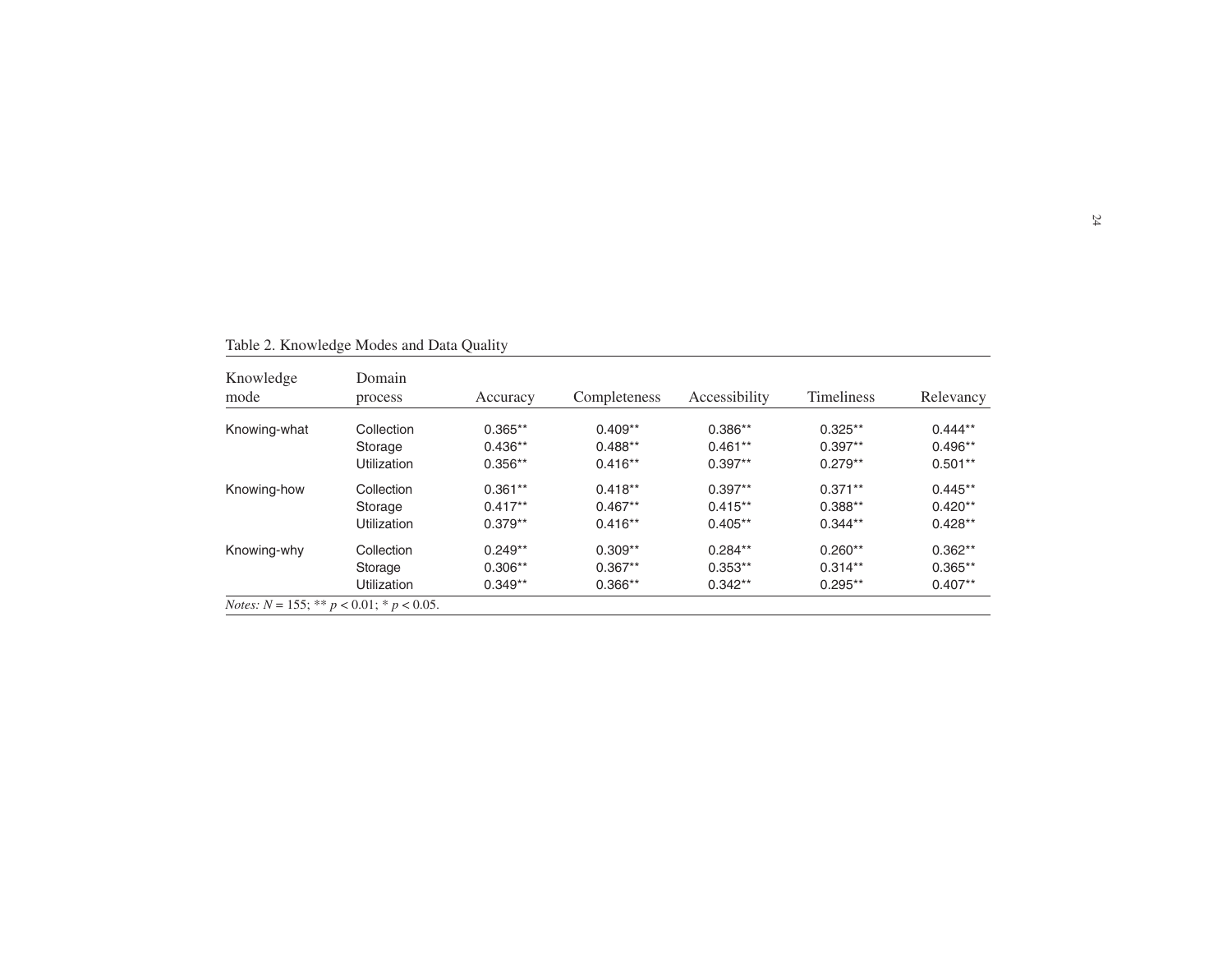|              |                   |                                           | Data quality performance dimensions |              |               |            |                |  |
|--------------|-------------------|-------------------------------------------|-------------------------------------|--------------|---------------|------------|----------------|--|
| Data<br>role | Knowledge<br>mode | Domain<br>process                         | Accuracy                            | Completeness | Accessibility | Timeliness | Relevancy      |  |
| Data         | Knowing-what      | Collection                                | $0.463**$                           | $0.500**$    | $0.518**$     | 0.201      | $0.649**$      |  |
| collector    |                   | Storage                                   | $0.476**$                           | $0.472**$    | $0.480**$     | 0.171      | $0.578**$      |  |
| $(N = 48)$   |                   | Utilization                               | $0.428**$                           | $0.469**$    | $0.480**$     | 0.137      | $0.572**$      |  |
|              | Knowing-how       | Collection                                | $0.399**$                           | $0.411**$    | $0.498**$     | 0.210      | $0.555**$      |  |
|              |                   | Storage                                   | $0.477**$                           | $0.468**$    | $0.556**$     | 0.275      | $0.588**$      |  |
|              |                   | Utilization                               | $0.360**$                           | $0.388**$    | $0.447**$     | 0.121      | $0.484**$      |  |
|              | Knowing-why       | Collection                                | $0.345**$                           | $0.328**$    | $0.373**$     | 0.194      | $0.470**$      |  |
|              |                   | Storage                                   | $0.443**$                           | $0.465**$    | $0.560**$     | $0.293*$   | $0.506**$      |  |
|              |                   | Utilization                               | $0.489**$                           | $0.467**$    | $0.482**$     | $0.329*$   | $0.547**$      |  |
|              |                   | Number of highly significant correlations | 9                                   | 9            | 9             | 0          | 9              |  |
| Data         | Knowing-what      | Collection                                | $0.316**$                           | $0.393**$    | $0.387**$     | $0.397**$  | 0.125          |  |
| custodian    |                   | Storage                                   | $0.480**$                           | $0.564**$    | $0.527**$     | $0.516**$  | $0.461**$      |  |
| $(N = 45)$   |                   | Utilization                               | $0.403**$                           | $0.523**$    | $0.470**$     | $0.319**$  | $0.532**$      |  |
|              | Knowing-how       | Collection                                | 0.291                               | $0.378*$     | $0.329*$      | $0.426**$  | 0.252          |  |
|              |                   | Storage                                   | $0.403**$                           | $0.486**$    | $0.355*$      | $0.508**$  | $0.328*$       |  |
|              |                   | Utilization                               | $0.347**$                           | $0.432**$    | $0.345*$      | $0.382*$   | $0.346*$       |  |
|              | Knowing-why       | Collection                                | 0.101                               | 0.220        | 0.187         | 0.236      | 0.088          |  |
|              |                   | Storage                                   | 0.208                               | 0.265        | 0.184         | 0.218      | 0.116          |  |
|              |                   | Utilization                               | 0.217                               | 0.206        | 0.154         | 0.143      | 0.205          |  |
|              |                   | Number of highly significant correlations | 5                                   | 5            | 3             | 5          | $\overline{c}$ |  |
|              |                   |                                           |                                     |              |               |            | (continues)    |  |

# Table 3. Work Role and Data Quality

 $\frac{25}{25}$  $25\,$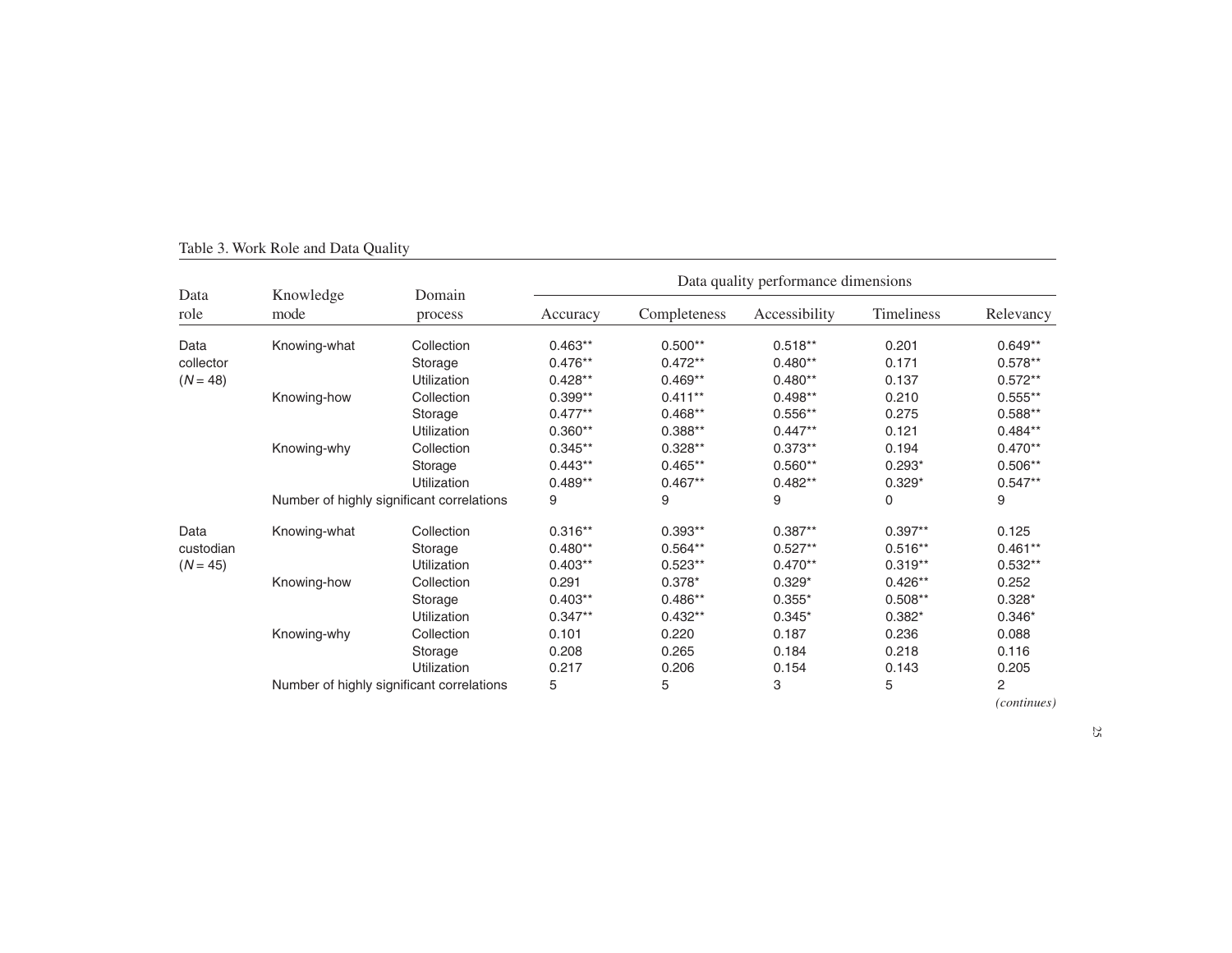25 Legach<br>26 Strong Table 3. Continued Table 3. Continued

|              |                                                          |                                           | Data quality performance dimensions |              |               |                   |           |  |
|--------------|----------------------------------------------------------|-------------------------------------------|-------------------------------------|--------------|---------------|-------------------|-----------|--|
| Data<br>role | Knowledge<br>mode                                        | Domain<br>process                         | Accuracy                            | Completeness | Accessibility | <b>Timeliness</b> | Relevancy |  |
| Data         | Knowing-what                                             | Collection                                | $0.253*$                            | $0.262*$     | 0.245         | $0.258*$          | $0.442**$ |  |
| consumer     |                                                          | Storage                                   | $0.286*$                            | $0.325*$     | $0.358**$     | $0.329**$         | $0.409**$ |  |
| $(N = 62)$   |                                                          | Utilization                               | 0.250                               | $0.285*$     | $0.289*$      | $0.285*$          | $0.430**$ |  |
|              | Knowing-how                                              | Collection                                | $0.302*$                            | $0.355**$    | $0.315*$      | $0.338**$         | $0.440**$ |  |
|              |                                                          | Storage                                   | $0.275*$                            | $0.311*$     | $0.286*$      | 0.223             | $0.273*$  |  |
|              |                                                          | Utilization                               | $0.344**$                           | $0.340**$    | $0.361**$     | $0.358**$         | $0.405**$ |  |
|              | Knowing-why                                              | Collection                                | 0.194                               | $0.259*$     | 0.220         | 0.220             | $0.403**$ |  |
|              |                                                          | Storage                                   | 0.112                               | 0.153        | 0.215         | 0.193             | $0.311*$  |  |
|              |                                                          | Utilization                               | $0.269*$                            | $0.303*$     | $0.298**$     | $0.276*$          | $0.366**$ |  |
|              |                                                          | Number of highly significant correlations |                                     | 2            | 3             | 3                 | 7         |  |
|              | <i>Notes:</i> $N = 155$ ; ** $p < 0.01$ ; * $p < 0.05$ . |                                           |                                     |              |               |                   |           |  |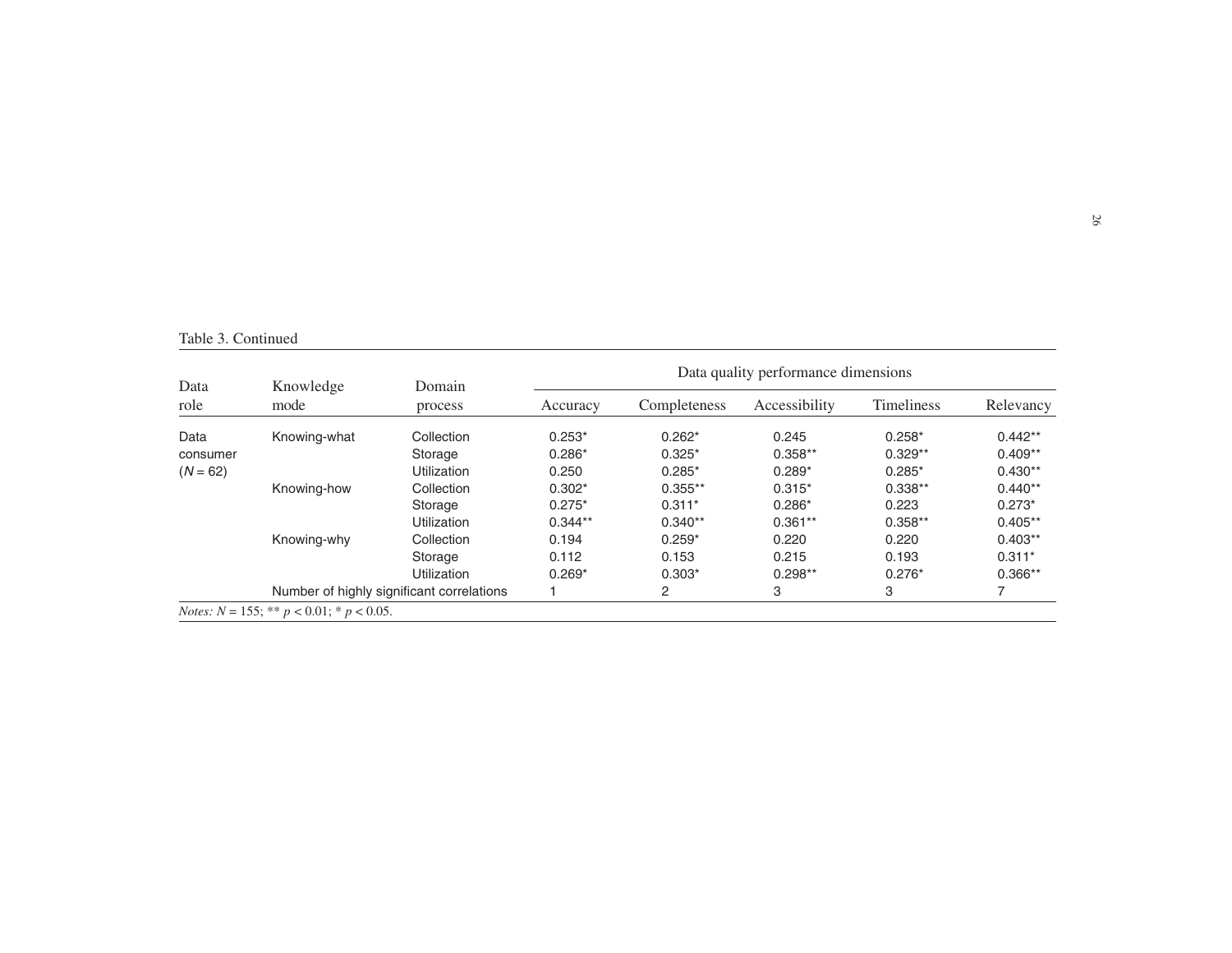For *data consumers,* their knowledge across modes and production processes is most highly correlated with the relevancy dimension, as hypothesized. Although the other dimensions of data quality can often be objectively defined, it is only the data consumers who know whether the data are relevant.

Thus, Hypothesis 3 is supported. There are clear differences in the relationship between knowledge and data quality depending on the work role of the knowledge holder. By data quality dimensions, data collectors' knowledge is highly correlated with accuracy, completeness, accessibility, and relevancy, but not timeliness. Data custodians' knowledge is most highly correlated with accuracy, completeness, and timeliness, although the number of highly significant correlations is lower than those of data collectors. Data consumers' knowledge is most highly correlated with relevancy.

#### Hypothesis 4

Hypothesis 4a further investigates differences in the relationship between knowledge and data quality by work role. We examine the findings in Table 3 from the view of knowledge modes for each work role. For data collectors, all knowledge modes are highly correlated with data quality dimensions. The key observation, however, is that *data collectors* are the only role for which *knowing-why* is clearly important for most dimensions. For *data custodians, knowing-what* has the most highly correlated results. For *data consumers, knowing-how* has the strongest results, although knowingwhat is a close second.

The differing importance of the three modes of knowledge is most pronounced for data custodians, the IS professionals responsible for storing and maintaining data. In general, data custodians' knowing-what is most significantly correlated with achieving high-quality data. Their knowing-how is important for some data production processes and for some data quality dimensions, but their knowing-why is *not* correlated with high-quality data.

Hypothesis 4b investigates the role of why-knowledge. Since knowing-why is the critical knowledge mode for meaningful problem solving, we further examine knowing-why by work roles and its effect on the data quality dimensions (Table 4). Overall, *data collector's knowing-why* is highly associated with all dimensions in all production processes except for timely collection. *Data custodian's knowing-why* is *not* associated with any data quality dimensions. *Data consumer's knowing-why* has a mixed degree of association, with relevancy as one dimension that is highly associated with data consumer's knowing-why about collection and utilization. These differences between work roles for the knowing-why knowledge mode are more pronounced than the differences between work roles for knowing-what and knowing-how.

For four of the five data quality dimensions, it is most important that data collectors know why the data are stored and used, that is, why the data are needed. This finding about data collectors' knowing-why about data storage and data utilization processes is worth noting. These processes are not a data collector's immediate process domain responsibility. Knowing-why about not directly assigned processes holds the key to effective use of knowing-what and knowing-how about the entire data production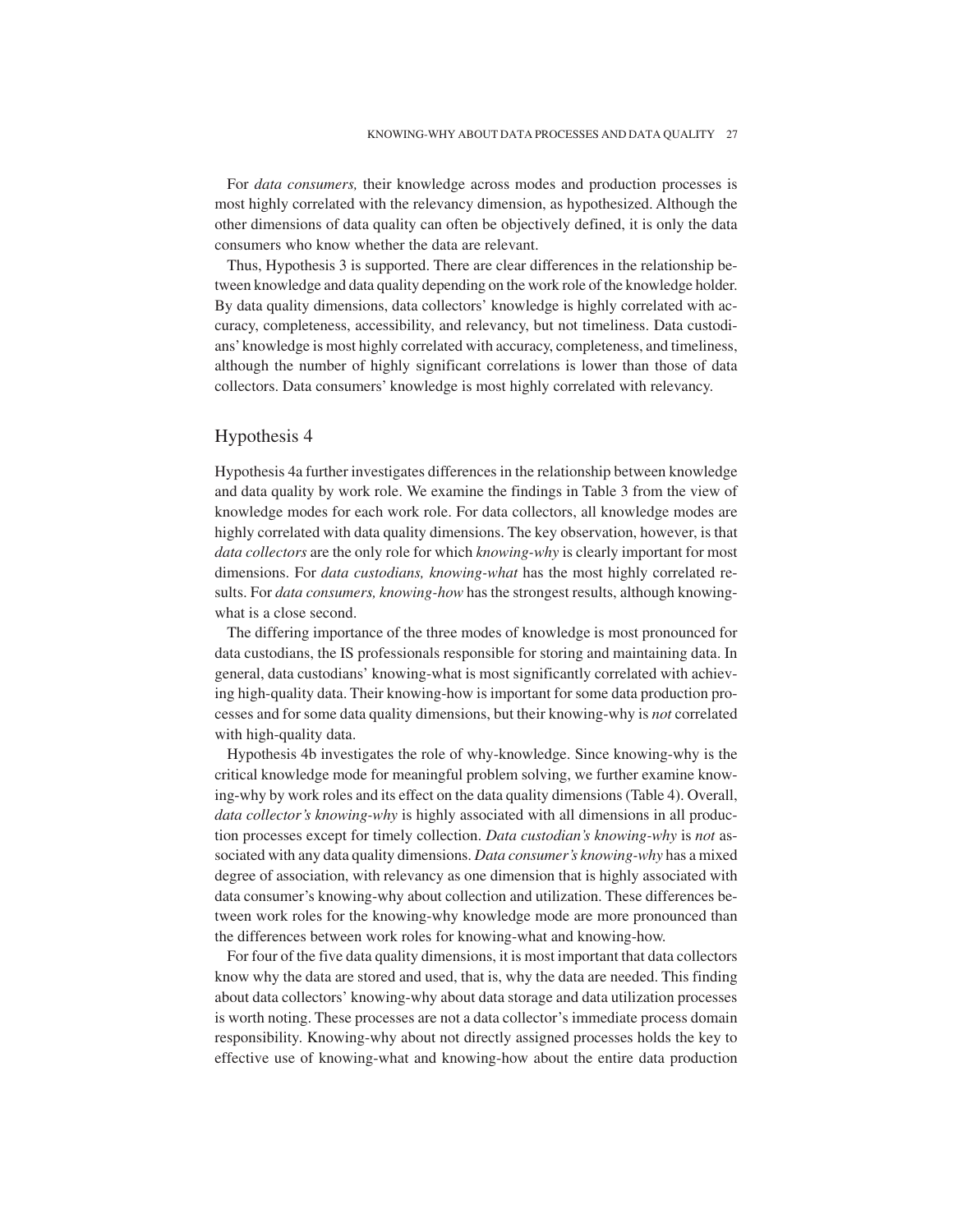|              |                   | Table 4. Knowing-Why By Work Roles        |                                     |              |               |            |           |  |  |  |
|--------------|-------------------|-------------------------------------------|-------------------------------------|--------------|---------------|------------|-----------|--|--|--|
| Data<br>role | Knowledge<br>mode |                                           | Data quality performance dimensions |              |               |            |           |  |  |  |
|              |                   | Domain<br>process                         | Accuracy                            | Completeness | Accessibility | Timeliness | Relevancy |  |  |  |
| Data         | Knowing-why       | Collection                                | $0.345**$                           | $0.328**$    | $0.373**$     | 0.194      | $0.470**$ |  |  |  |
| collector    |                   | Storage                                   | $0.443**$                           | $0.465**$    | $0.560**$     | $0.293*$   | $0.506**$ |  |  |  |
| $(N = 48)$   |                   | Utilization                               | $0.489**$                           | $0.467**$    | $0.482**$     | $0.329*$   | $0.547**$ |  |  |  |
|              |                   | Number of highly significant correlations | 3                                   | 3            | 3             | 0          | 3         |  |  |  |
| Data         | Knowing-why       | Collection                                | 0.101                               | 0.220        | 0.187         | 0.236      | 0.088     |  |  |  |
| custodian    |                   | Storage                                   | 0.208                               | 0.265        | 0.184         | 0.218      | 0.116     |  |  |  |
| $(N = 45)$   |                   | Utilization                               | 0.217                               | 0.206        | 0.154         | 0.143      | 0.205     |  |  |  |
|              |                   | Number of highly significant correlations | 0                                   | 0            | 0             | 0          | 0         |  |  |  |
| Data         | Knowing-why       | Collection                                | 0.194                               | $0.259*$     | 0.220         | 0.220      | $0.403**$ |  |  |  |
| consumer     |                   | Storage                                   | 0.112                               | 0.153        | 0.215         | 0.193      | $0.311*$  |  |  |  |
| $(N = 62)$   |                   | Utilization                               | $0.269*$                            | $0.303*$     | $0.298**$     | $0.276*$   | $0.366**$ |  |  |  |
|              |                   | Number of highly significant correlations | 0                                   | 0            |               | 0          | 2         |  |  |  |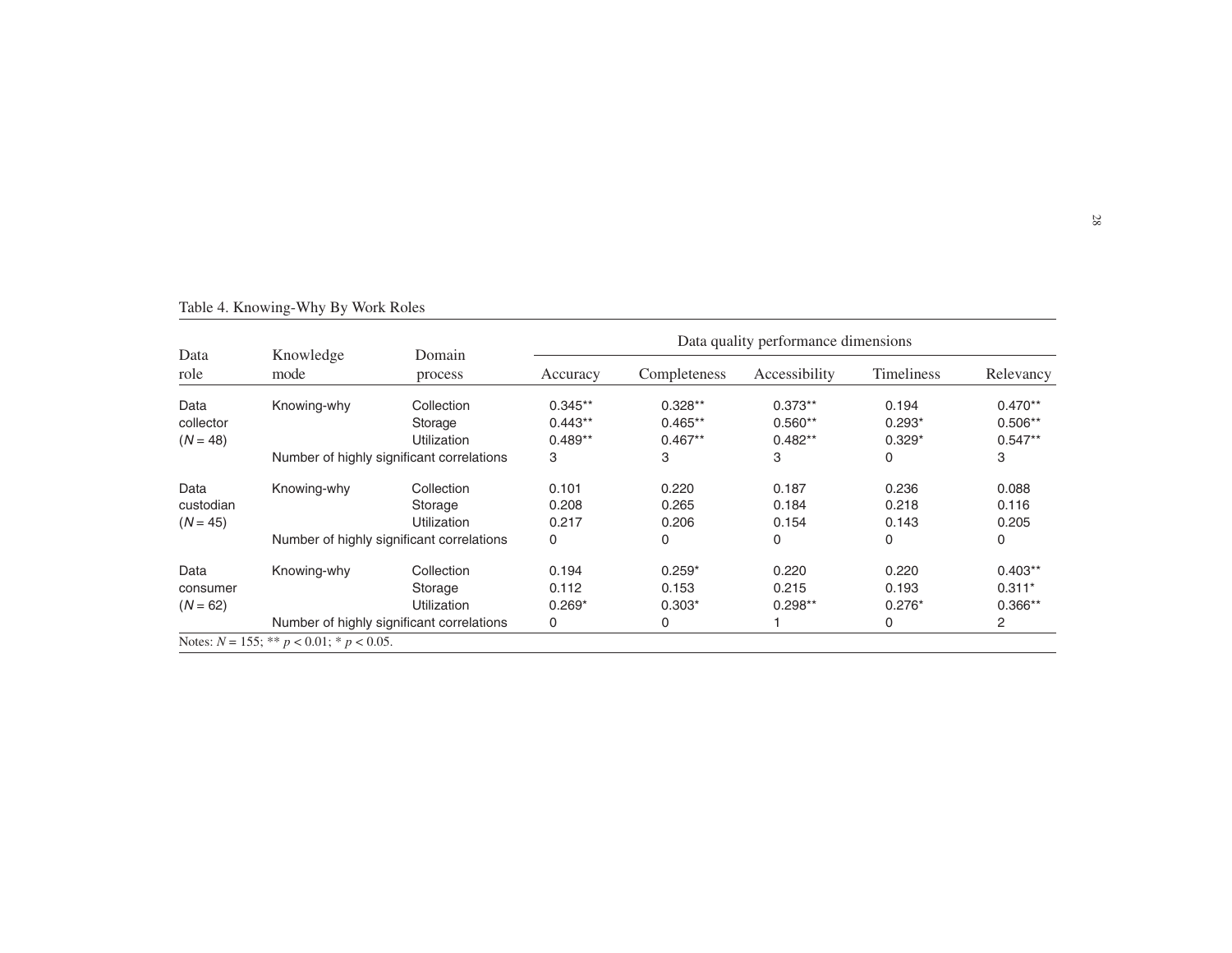process. This finding is direct evidence for the generally assumed benefit of crossfunctional knowledge.

#### Discussion

THE RUBRIC HYPOTHESIS THAT KNOWLEDGE MATTERS for work performance is confirmed as generally reflected in common sense. In our findings, data process knowledge and data quality work performance are highly correlated.

To strategically create and use knowledge for performance, we need to understand the inner workings and nonperformance of knowledge. That is, we need to delve below the aggregate-level high correlations and understand aspects of knowledge at work for work performance. We need to treat knowledge not as a sacred black box but as a system that may have subsystems interacting among each other that produce different performance results.

In our research, interesting results are discovered by teasing out knowledge into three modes and situating all modes of knowledge held by different work roles in a specific work context of a data production process designed to produce data of high quality. We further examined the lack of certain modes of knowledge, and compared and examined the patterns of weak and highly significant correlations.

# Modes of Knowledge

The most important finding about modes of knowledge lies in two related points. First, all modes of knowledge, combined about all processes, held by all roles, contribute to the overall data quality. Second, each mode of knowledge about a process held by a role contributes to a specific performance measure, a data quality dimension.

Based on the analysis of the questionnaire data and after-survey discussion sessions, we conclude that pure forms of any modes of knowledge are seldom exhibited. The combined knowledge of all three modes gives one's knowledge the power of application in data production processes. Knowing-what provides directions to knowing-how. Knowing-how provides implementable steps and action sequences that raise the level of applicability of knowing-what. Knowing-why provides the underlying reasons for connecting knowing-what and knowing-how in a specific context of solving data quality problems. As Raelin [36] explains about the difficulties of separating modes of knowledge, knowledge is "fluid" and it shifts between construction and transformation. The modes of knowledge, however, become differentiable as they are used for a specific performance goal, in a specific domain, by a specific role: achieving high data quality in the data production process by three data roles.

#### Knowing-Why

We began this study with a question of whether the existence or lack of a certain mode of knowledge is associated with different data quality results. Our assumption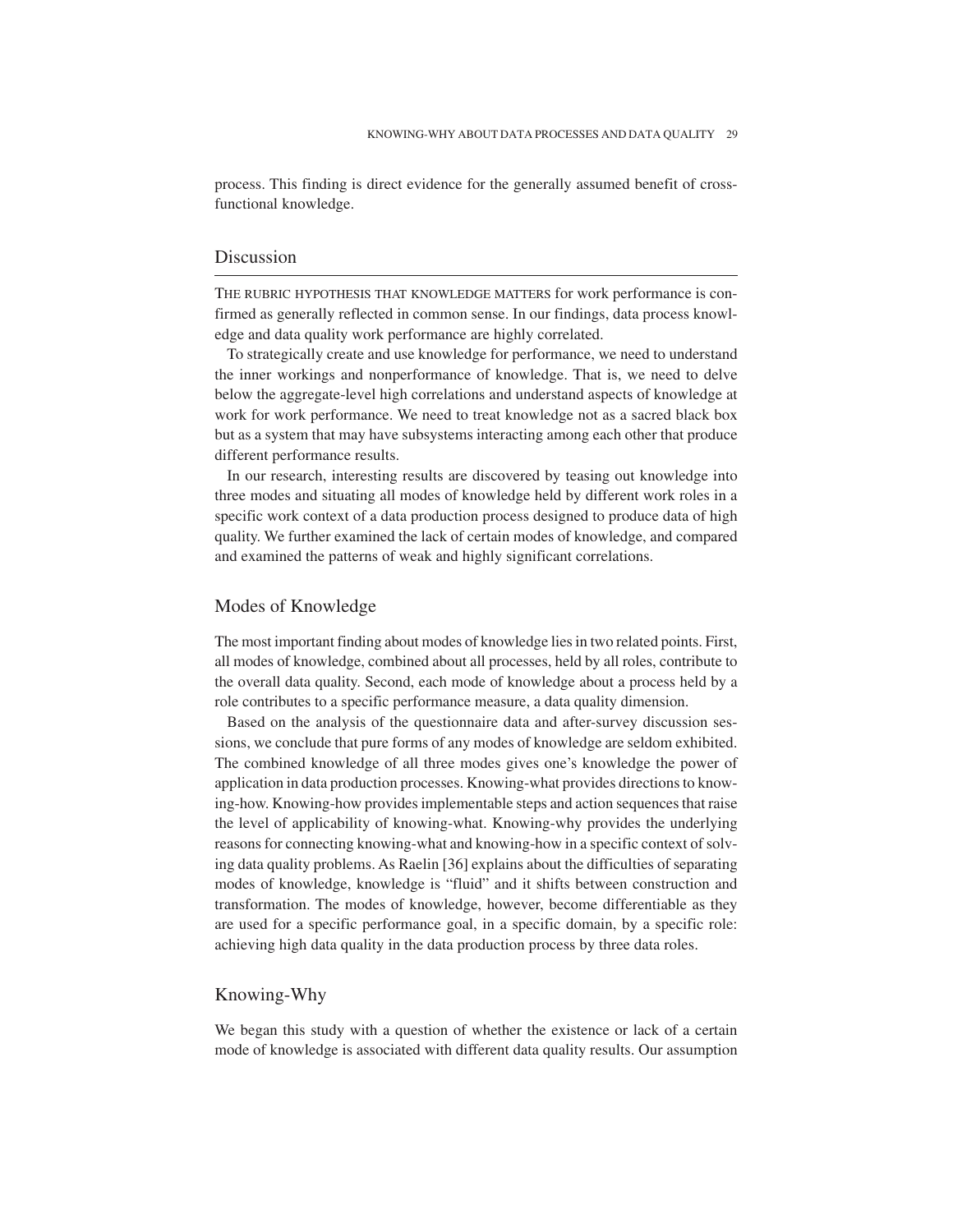underlying the question was recognizing the critical role that knowing-why might play in solving data quality problems.

The discovery that data custodians' knowing-why is not associated with producing high-quality data disconfirms the conventional notion that data custodians working as IS professionals must understand the contextual mode of knowledge to perform their task. Specifically, data custodian's knowing-why is *not* significantly associated with achieving high data quality. Data consumer's knowing-why is highly associated with selected dimensions of data quality.

Instead, we find that data collector's knowing-why is the most critical prerequisite for high data quality across data production processes. Data collector's knowing-why is more highly associated with high data quality than that of data consumers. This critical role of data collectors should be recognized and exploited in organizations.

Based on our findings, organizations can make a strategic decision as to which work roles and modes of knowledge need to be enhanced to improve a specific dimension of data quality. For example, to achieve high accuracy, data collector's knowing-why about the utilization process is most critical. Data custodian's knowing-why is not associated with dimensions such as completeness. On the other hand, relevancy calls for data collector's knowing-why about the data utilization process. Making a completely filled database does not require data custodian's knowing-why, but collecting relevant data requires contextual knowledge, knowing-why about data utilization by both data consumers and data collectors.

## Roles, Knowledge, and Performance

The production process in which members work and the role that members play set the specific context for focusing on immediate data quality concerns, thereby asking specific questions that utilize a specific mode of knowledge. There are three distinctive but related questions that the three data roles ask. Data collectors ask *why* do people need these data; data custodians ask *what* data should they be storing; and data consumers ask *how* to use these data.

For example, data custodians pay more attention to completeness of data. At the time of data collection in a hospital case, data collectors did not fill the data field designated for diagnosis. Not filling in a record has serious implications on the tasks by both data custodians and data consumers. To data custodians, missing fields may mean that the database violates the data integrity rules [12, 37]. If the fields are required in the database, a value in the right range has to be filled. Data custodians specify these completeness rules so that records are rejected and returned to data collectors to fill any missing fields. For fields critical to the database or to data consumers, data custodians may specify rules that provide a default value to avoid a missing field when data collectors do not specify a value, thus generating possibly inaccurate data.

Data consumer's knowing-how is highly associated with high data quality. One example dimension is accessibility. Data consumers with higher knowing-how assess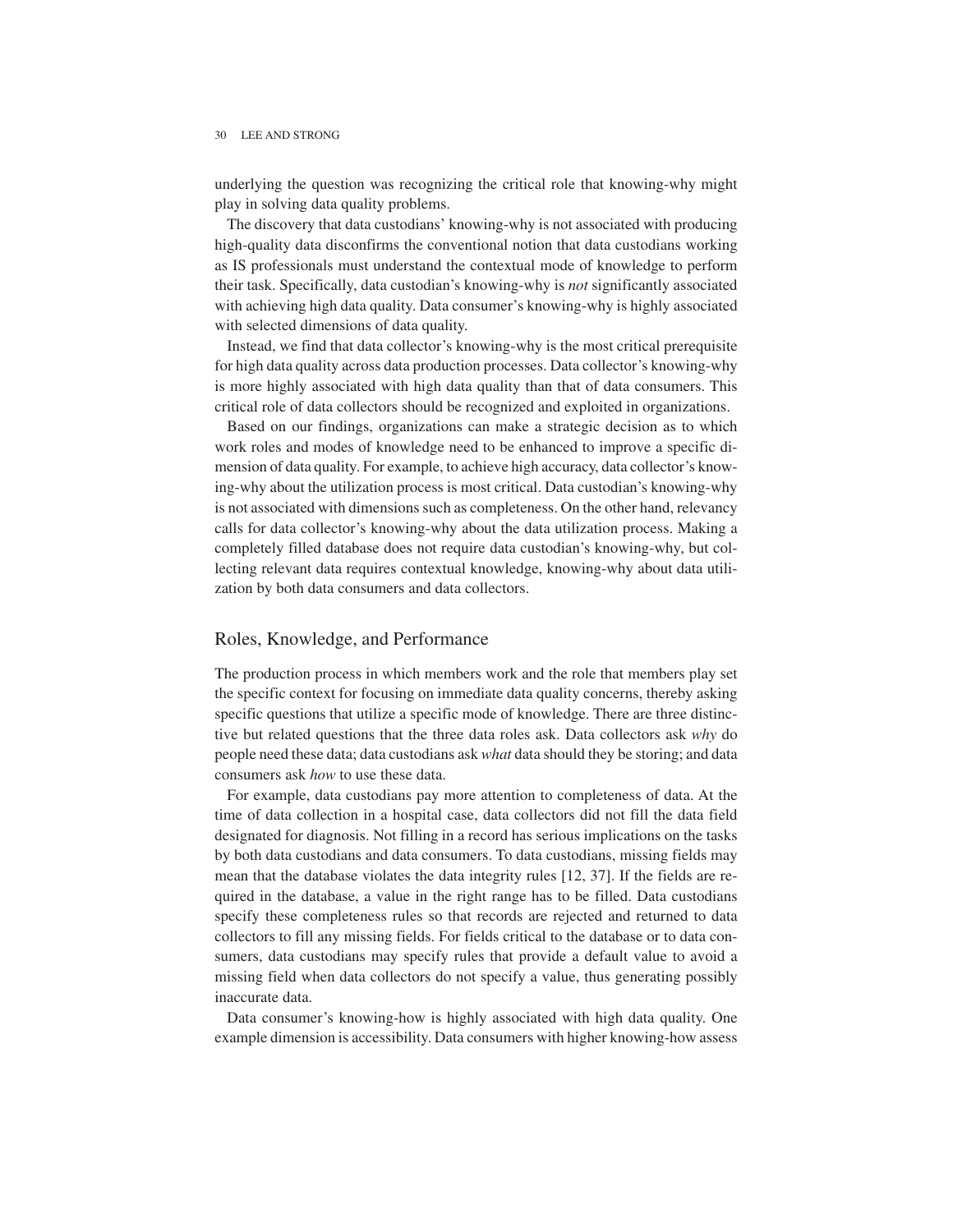data accessibility higher. One financial analyst experiences difficulties in accessibility and states:

I need to know more about how to access these data. Sometimes, the data are there, but I don't know how to access them. It takes a long time to figure out the right "joins" for the new tables I need to create from the existing tables. [Comment from a financial analyst in a hospital]

The findings from Hypothesis 3 offer insights into different performance impacts associated with the three data roles. Data collectors collect relevant, accurate, and complete data. Data custodians are involved in storing complete data and in maintaining them to be timely and accurate. Data consumers are involved in identifying relevant data.

These findings present an interesting observation: there is no overlap between the performance dimensions correlated with custodians' knowledge and those correlated with consumers' knowledge. One conjecture from these findings is that a key function of data collectors is to understand the needs of data consumers, the relevancy dimension, and to collect accurate and complete data for storage by custodians. Thus data collectors may serve the role of data quality brokers or intermediaries between custodians and consumers.

Another interesting observation is the overall weak contribution of the knowledge held by data custodians. This contradicts the conventional responsibility of data custodians for designing and implementing organizational information systems. For four out of five data quality performance dimensions, the knowledge held by data collectors, rather than data custodians, has the most highly significant associations. This contradicts the generally weak responsibility of clerical data collectors in today's organizations. In a typical IS requirements analysis process, data custodians interview data consumers about data requirements. Our results suggest that data consumer's knowledge about data needs other than relevancy of data to their tasks will have limited effects on data quality. Data collectors seem to hold key data quality knowledge, but, in today's IS requirements process, they rarely play a significant role.

# Data Roles: Added Division of Labor

The results from the factor analysis confirm the three data production subprocesses as distinct factors, that is, distinct domains of knowledge. The further correlation analysis also confirms the differential impacts of data roles on data quality problem solving.

Regardless of organizational members' conventional functional task roles, such as marketing, finance, or manufacturing, the three data roles are distinctively differentiated along their knowledge about their primary production process: collection, storage, and utilization. For example, a data consumer's work on data for any conventional functional domain, that is, marketing, finance, or strategic planning, involves accessing data and using them for business purposes by reformatting, aggregating, inter-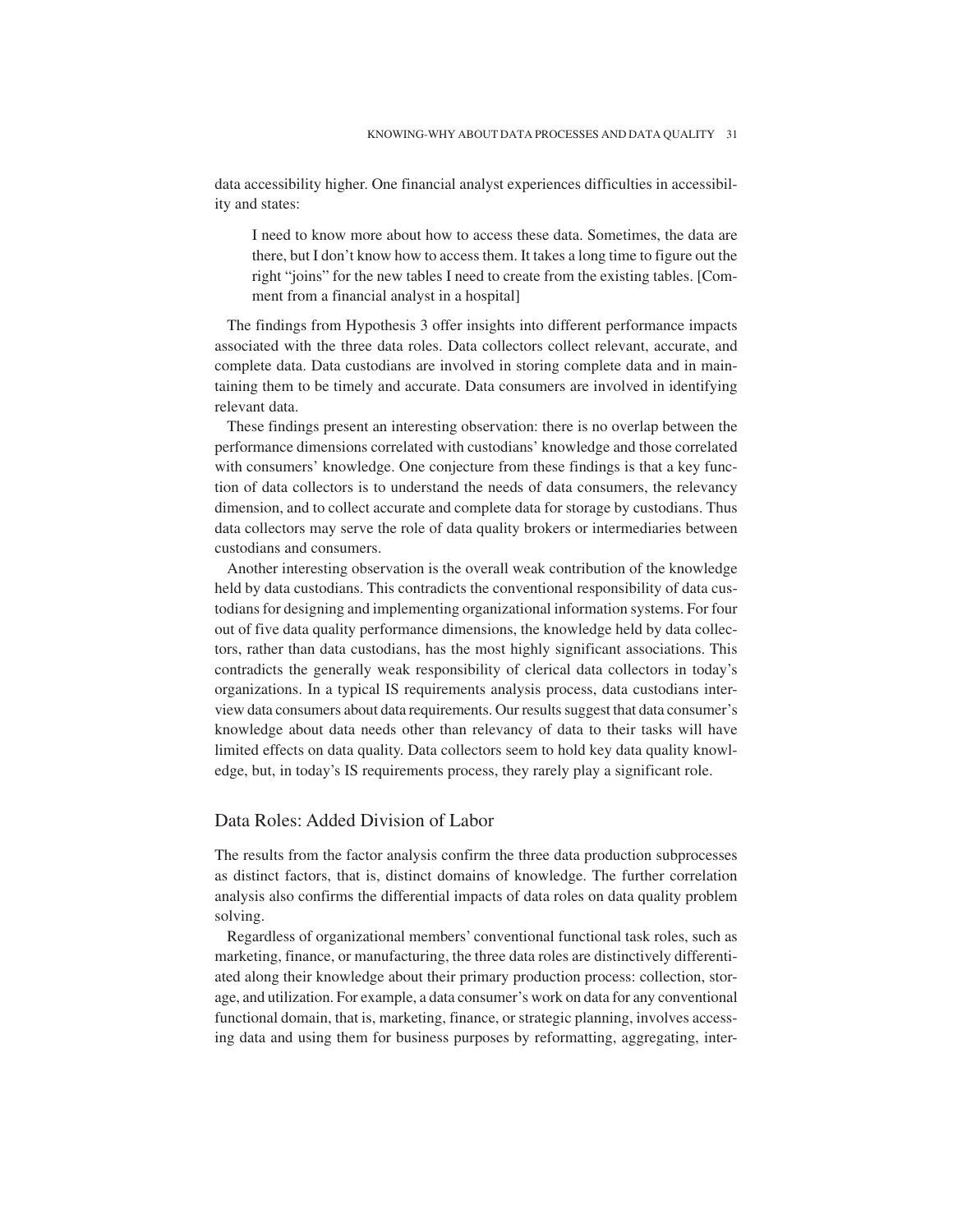preting, and representing data. To fully understand how best to perform organizational work and to design organizational processes effectively, our new finding of data roles based on the knowledge about data production process needs to be incorporated into the conventional division of labor, which is based on hierarchical and functional differentiation.

We are not stating that data roles ought to replace the current divisions based on functions and hierarchies. We argue that the distinct data roles based on the knowledge about corresponding data production process need to be included along with the conventional understanding of division of labor, as data increasingly play a larger role in organizational work. Particularly for emerging flat organizations where conventional hierarchy and functional divisions are collapsed into larger blocks of processes, our finding of data roles can be used to understand, reassign, and facilitate data-based collaboration within and across the integrated work process.

#### Conclusion

A MAJOR FINDING OF THIS STUDY is the complexity of knowledge at work in a specific problem solving situation, namely, a data production process. The evidence of the three modes of knowledge becomes clearer when that knowledge is being applied to the data production process by a particular data role. We find that the critical mode of knowledge that impacts organizational performance differs depending on the roles of organizational members and on the domain of the problem solving process.

Some might argue that our findings of relationships among knowledge at work for data quality can be explained by either lack of communication or exhibition of defensive routines [3]. For example, the typical actions taken by data custodians can arguably be interpreted as "defensive routines." The notion of defensive routine, however, does not fully explain the knowledge held and used by the data custodians. It assumes that data custodians have full knowledge of how and why data consumers use the data. It also does not take into account the complex constraints built in the database systems for technical and operational purposes. With the understanding of modes of knowledge and their impacts on organizational performance, communication and coordination issues can be handled in an informed way.

#### Implications for Research

The findings have important implications for both researchers and practitioners. For researchers, the findings can be used to extend the theories in several areas. *First,* the findings can be used to extend theory on how knowledge impacts organizational performance in different work settings. For example, some work settings may require organizational members to hold and use why knowledge to improve organizational performance. On the other hand, some organizational processes need to be designed to embed knowing-why into activities and procedures. *Second,* the findings can be used to explore the transformation process of knowledge modes in work. For ex-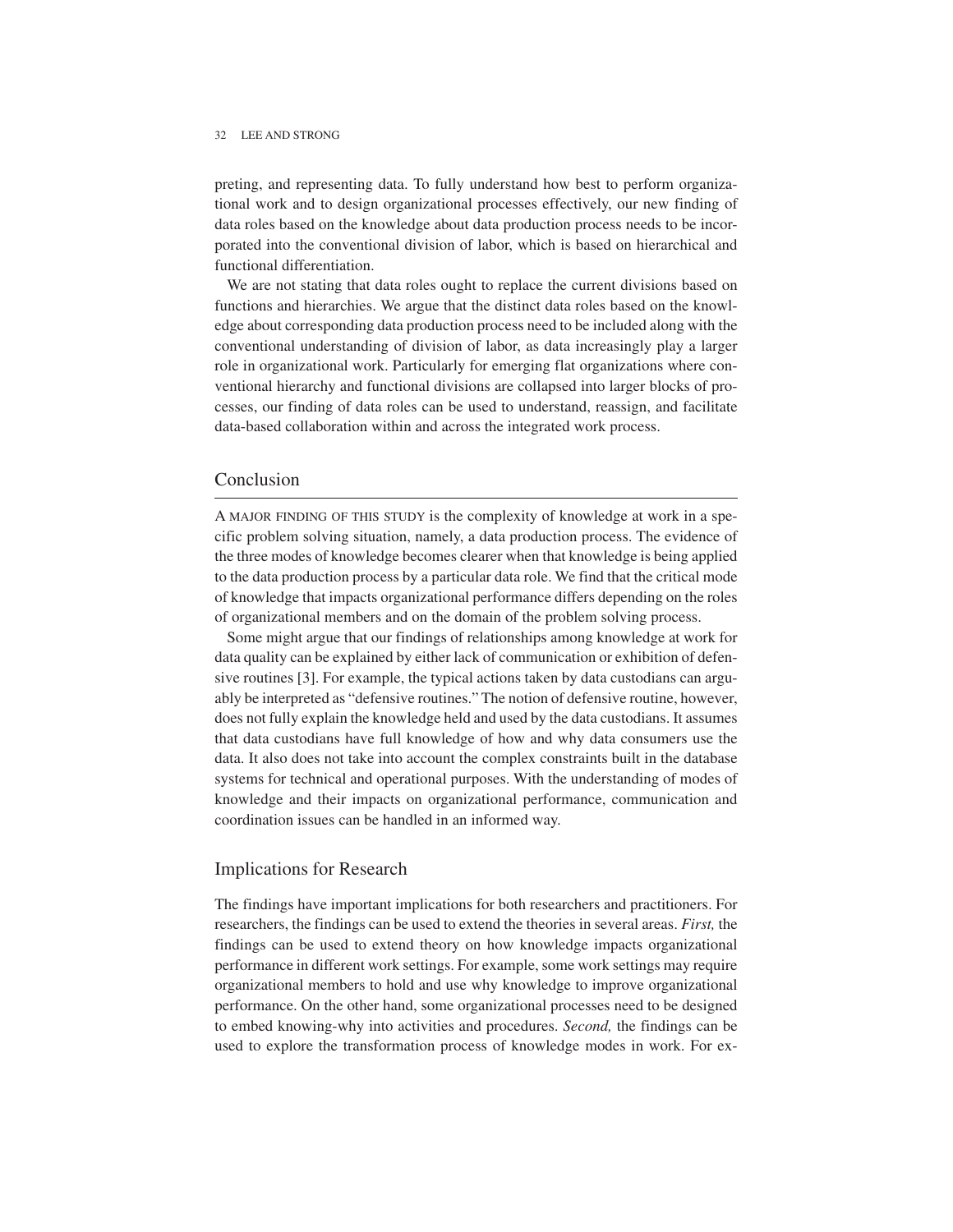ample, knowing-how embedded in a problem solving process can be structured into knowing-what. This transformation explains how IS-related work changes problem solving patterns. *Third,* the findings can be used to extend and revise the theories of division of labor in work by incorporating how data roles in the organizational data production processes interact with conventional or emerging work processes. The results will reflect today's work situation more realistically. *Finally,* the research process presented here can be applied to advance theories at both general and domainspecific levels as the process used here exploits both the clarity and the contextual articulations from including theories at general and domain-specific levels.

## Implications for Practice

For practitioners, the implications are directly applicable for managing organizational data and for managing work processes for general organizational performance. To process organizational data, a firm's data production process is conceptually divided into three distinct areas: data collection, data storage, and data utilization. Members in each process, regardless of one's functional specialty, focus on collecting, storing, or utilizing data. To achieve high data quality, all three processes must work properly.

Most organizations handle data quality problems by establishing routine control procedures in organizational databases. To solve data quality problems effectively, the members in all three processes must hold and use sufficient knowledge about solving data quality problems appropriate for their process domains. At minimum, data collectors must know what, how, and why to collect the data; data custodians must know what, how, and why to store the data; and data consumers must know what, how, and why to use the data.

In addition, knowledge about work processes other than their immediate work processes contributes to producing high-quality data. This is in line with the conventional notion that cross-functional knowledge contributes to organizational performance. Our results show that this applies to some roles, but not to others. For example, data custodians' knowledge about other work processes does not contribute to producing highquality data, but data collector's does.

In sum, the three modes of knowledge held by different data roles in a data production process work together to identify and solve problems in the process, and thus to improve organizational data quality. Understanding the differentiated relationships among work processes, knowledge modes, and organizational performance opens up new avenues for future research and practice that can study and advise knowledgeintensive, global, and loosely structured virtual work environments.

#### **REFERENCES**

<sup>1.</sup> Adler, P., and Cole, R. Designed for learning: A tale of two auto plants. *Sloan Management Review, 34,* 3 (Spring 1993), 85–94.

<sup>2.</sup> Argote, L.; Beckman, S.L.; and Epple, D. The persistence and transfer of learning in industrial settings. *Management Science, 36,* 2 (1990), 140–154.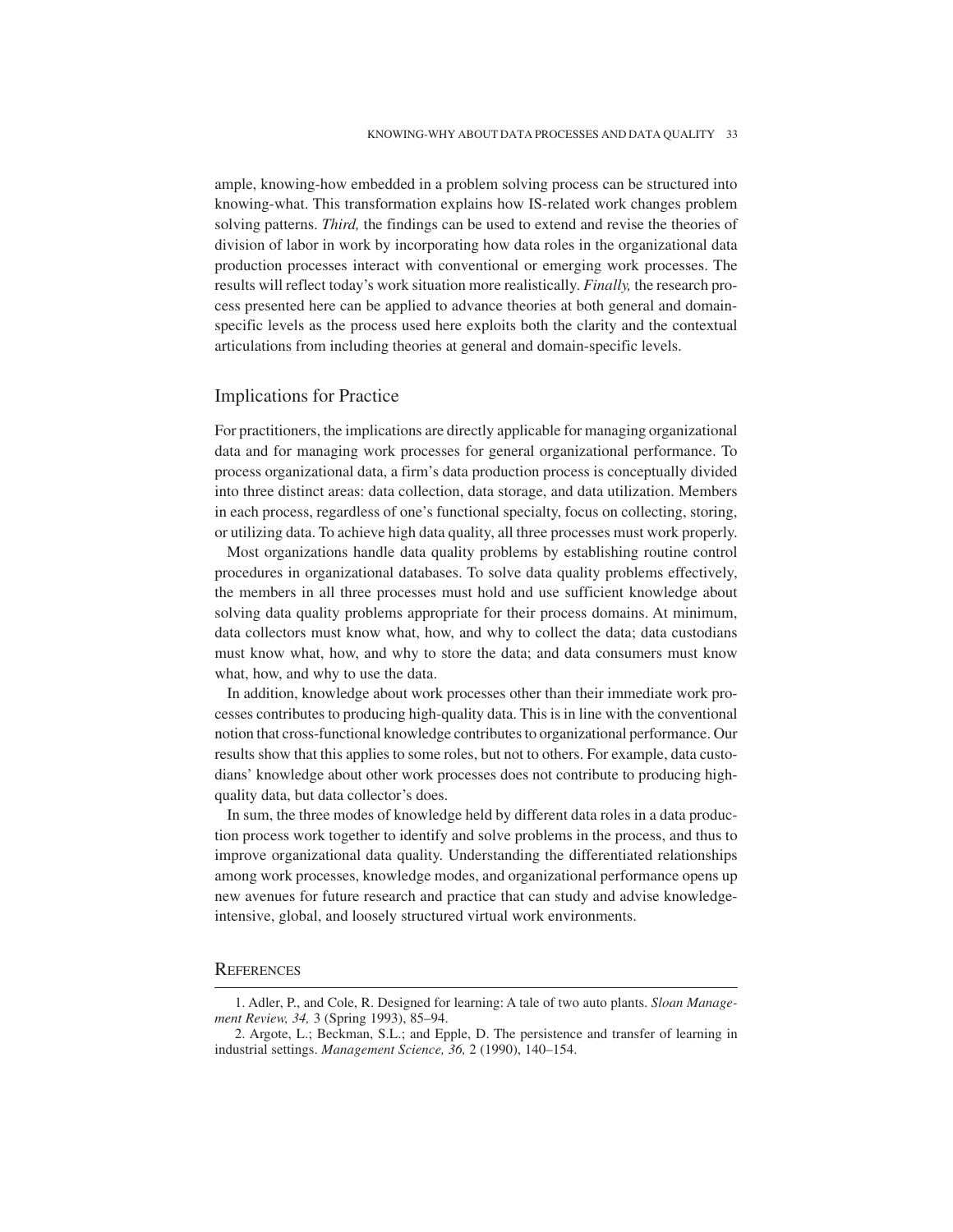3. Argyris, C. *Knowledge for Action: A Guide to Overcoming Barriers to Organizational Change.* San Francisco: Jossey-Bass, 1993.

4. Argyris, C., and Schön, D.A. *Organizational Learning II.* Boston: Addison-Wesley, 1996.

5. Ballou, D.P., and Tayi, G.K. Enhancing data quality in data warehouse environment. *Communications of the ACM, 42,* 1 (1999), 73–78.

6. Ballou, D.P.; Wang, R.Y.; Pazer, H.; and Tayi, G.K. Modeling information manufacturing systems to determine information product quality. *Management Science, 44,* 4 (1998), 462–484.

7. Becerra-Fernandez, I., and Sabherwal, R. Organizational knowledge management: A contingency perspective. *Journal of Management Information Systems, 18,* 1 (Summer 2001), 23–56.

8. Berger, P., and Luckman, T. *The Social Construction of Reality.* New York: Anchor Books, 1990.

9. Brown, J.S., and Burton, R.R. Diagnostic models for procedural bugs in basic mathematical skills. *Cognitive Science, 2,* 2 (1978), 155–192.

10. Brown, J.S., and Duguid, P. Organizational learning and communities of practice: Toward a unified view of working, learning and innovation. *Organization Science, 2,* 2 (1991), 40–57.

11. Clark, K.B., and Fujimoto, T. *Product Development Performance.* Boston: Harvard Business School Press, 1995.

12. Codd, E.F. A relational model of data for large shared data banks. *Communications of the ACM, 13,* 6 (1970), 377–387.

13. Cohen, M.D., and Sproull, L.S. (eds.). Special issue on organizational learning: Papers in honor of (and by) James G. March. *Organization Science, 2,* 1, 1991.

14. Cohen, W.M., and Levinthal, D.A. Absorptive capacity: A new perspective on learning and innovation. *Administrative Science Quarterly, 35,* 1 (1990), 128–152.

15. Dewey, J. *How We Think.* Boston: D.C. Heath, 1910.

16. Duncan, R., and Weiss, A. Organizational learning: Implications for organizational design. In B.M. Staw (ed.), *Research in Organizational Behavior,* vol. 1. Greenwich, CT: JAI Press, 1979, pp. 75–123.

17. Epple, D.; Argote, L.; and Devadas, R. Organizational learning curves. *Organization Science, 2,* 1 (1991), 58–70.

18. Funk, J.; Lee, Y.; and Wang, R. Institutionalizing information quality practice. In I. Chengalur-Smith and L. Pipino (eds.), *International Conference on Information Quality.* Cambridge, MA: ICIQ, 1998, pp. 1–17.

19. Hiebert, J. Children's mathematics learning: The struggle to form link and understanding. *Elementary School Journal, 84,* 5 (1984), 497–513.

20. Hu, J.; Huang, K.T.; Kuse, K.; Su, G.; and Wang, K. Customer information quality and knowledge management: A case study using knowledge cockpit. *Journal of Knowledge Management, 1,* 3 (1998), 225–236.

21. Huang, K.; Lee, Y.; and Wang, R. *Quality Information and Knowledge.* Upper Saddle River, NJ: Prentice Hall, 1999.

22. Jarvenpaa, S.L., and Staples, D.S. Exploring perceptions of organizational ownership of information and expertise. *Journal of Management Information Systems, 18,* 1 (Summer 2001), 151–183.

23. Kahn, B.K., and Strong, D.M., Product and service performance model for information quality: An update. In I. Chengalur-Smith and L. Pipino (eds.), *International Conference on Information Quality.* Cambridge, MA: ICIQ, 1998, pp. 102–115.

24. Knorr-Cetina, K. *The Manufacture of Knowledge: An Essay on the Constructivist and Contextual Nature of Science.* Oxford: Pergamon, 1981.

25. Knorr-Cetina, K. The micro-social order: Towards a reconception. In N.G. Fielding (ed.), *Actions and Structure: Research Methods and Social Theory.* Newbury Park, CA: Sage, 1988, pp. 21–53.

26. Kogut, B., and Zandler, U. What firms do? Coordination, identity, and learning. *Organizational Science, 7,* 5 (1996), 502–518.

27. Lave, J., and Wenger, E. *Situated Learning: Legitimate Peripheral Participation.* Cambridge: Cambridge University Press, 1991.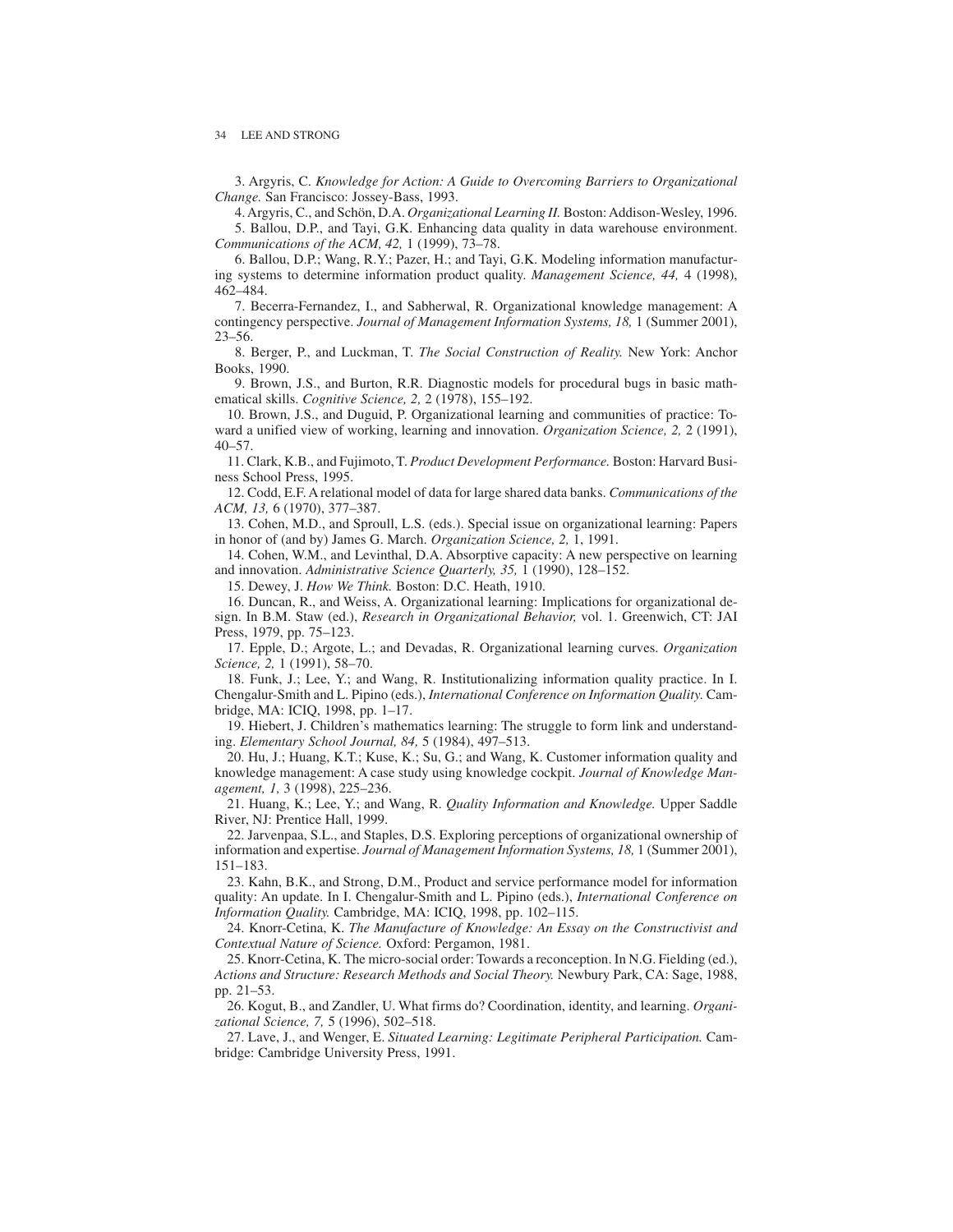28. Lee, Y. Why "know-why" knowledge is useful for solving information quality problems. In *Americas Conference on Information Systems.* Phoenix, AZ: ACIS, 1996, pp. 200–202.

29. Lee, Y.; Strong, D.; Kahn, B.; and Wang, R. AIMQ: A methodology for information quality assessment. *Information & Management, 40,* 2 (2002), 133–146.

30. Lyles, M.A., and Schwenk, C.R. Top management, strategy and organizational knowledge structures. *Journal of Management Studies, 29,* 2 (1992), 155–174.

31. Nelson, R.R., and Winter, S.G. *An Evolutionary Theory of Economic Change.* Cambridge, MA: Harvard University Press, 1982.

32. Nonaka, I., and Takeuchi, H. *The Knowledge-Creating Company: How Japanese Companies Create the Dynamics of Innovation.* New York: Oxford University Press, 1995.

33. Nosofsky, R.M. Choice, similarity, and the context theory of classification. *Journal of Experimental Psychology: Learning, Memory and Cognition, 10,* 1 (1984), 104–114.

34. Pipino, L.; Lee, Y.; and Wang, R. Data quality assessment. *Communications of ACM, 45,* 4 (April 2002), 211–218.

35. Polanyi, M. *The Tacit Dimension.* Garden City, NY: Doubleday, 1966.

36. Raelin, J.A. Action learning and action science: Are they different? *Organizational Dynamics, 26,* 1 (Summer 1997), 21–34.

37. Rob, P., and Coronel, C. *Database Systems: Design, Implementation, and Management.* Boston: Course Technology, 1997.

38. Sackmann, S. *Cultural Knowledge in Organizations: Exploring the Collective Mind.* Newbury Park, CA: Sage, 1997.

39. Schön, D.A. Generative metaphor: A perspective on problem-setting in social policy. In A. Ortony (ed.), *Metaphor and Thought,* 2d ed. New York: Cambridge University Press, 1993, pp. 1–16.

40. Shelling, T. *The Strategy of Conflict.* Cambridge, MA: Harvard University Press, 1960. 41. Stenmark, D. Leveraging tacit organizational knowledge. *Journal of Management Information Systems, 17,* 3 (Winter 2001–2), 9–24.

42. Storey, V.C., and Wang, R.Y. Modeling quality requirements in conceptual database design. In I. Chengalur-Smith and L. Pipino (eds.), *Conference on Information Quality.* Cambridge, MA: ICIQ, 1998, pp. 64–87.

43. Strong, D.; Lee, Y.; and Wang, R. Data quality in context. *Communications of the ACM, 40,* 5 (1997), 103–110.

44. Strong, D.; Lee, Y.; and Wang, R. Ten potholes in the road to information quality. *IEEE Computer,* 30, 8 (August 1997), 38–46.

45. Wang, R.Y. *Models of Information Quality.* Norwell, MA: Kluwer Academic, 1998.

46. Wang, R.Y. A product perspective on total data quality management. *Communications of the ACM, 41,* 2 (1998), 58–65.

47. Wang, R.Y., and Strong, D.M. Beyond accuracy: What data quality means to data consumers. *Journal of Management Information Systems, 12, 4 (Spring 1996), 5–34.* 

48. Wang, R.Y.; Lee, Y.; Pipino, L.; and Strong, D. Manage your information as a product. *Sloan Management Review, 39,* 4 (1998), 95–105.

49. Weiss, C. Knowledge creep and decision accretion. *Knowledge, 1,* 3 (1980), 381–404. 50. Wisniewski, E.J., and Medin, D.L. On the interaction of theory and data in concept learning. *Cognitive Science, 18,* 2 (1994), 221–281.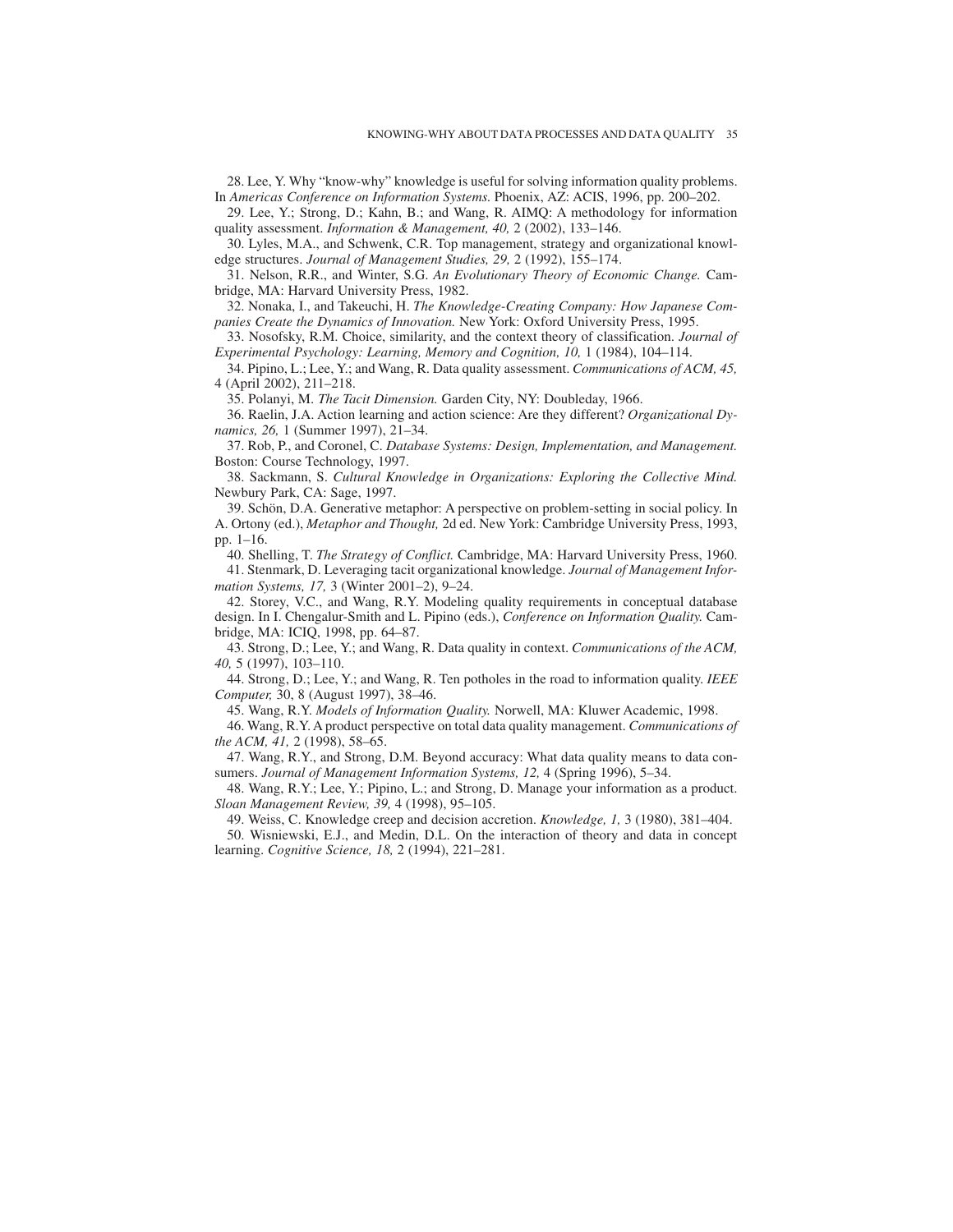## Appendix. The Measures

#### Knowledge (Independent) Measures

ALL ITEMS ARE MEASURED ON A 1 TO 10 SCALE, where 1 is "very small extent," 5 is "average," and 10 is "very large extent." Items labels with (R) are reverse coded.

Knowing what about data collection (five items, Cronbach's alpha  $= 0.92$ )

(KWTC01) I know who creates this information. (KWTC02) I know which group collects this information. (KWTC03) I know the procedures by which this information is collected. (KWTC04) I know the steps taken to gather this information. (KWTC06) I know the sources of this information.

Knowing what about data storage (six items, Cronbach's alpha  $= 0.94$ )

(KWTS01) I know who maintains this information in our computers. (KWTS02) I know which group maintains this information in our computers. (KWTS03) I know the procedures used to store this information in our computers. (KWTS04) I know the steps taken to store and maintain this information in our computers. (KWTS05) I know which of our computers stores this information.

(KWTS06) I know which software is used for storing this information in our computers.

Knowing what about data utilization (five items, Cronbach's alpha = 0.93)

(KWTU01) I know who (individual or group) uses this information.

(KWTU02) I know which group uses this information.

(KWTU03) I know the procedures in which this information is used.

(KWTU04) I know the steps taken when using this information.

(KWTU05) I know the tasks which require the use of this information.

Knowing how-to about data collection (5 items, Cronbach's alpha = 0.94)

(KHWC01) When typical problems arise with collecting this information, I know how we handle them.

(KHWC02) I know the usual solutions for problems with collecting this information. (KHWC03) I know how to fix routine problems with collecting this information.

(KHWC04) I know how to fix recurring problems with collecting this information. (KHWC05) I know the standard procedures for correcting deficiencies in information when collecting it.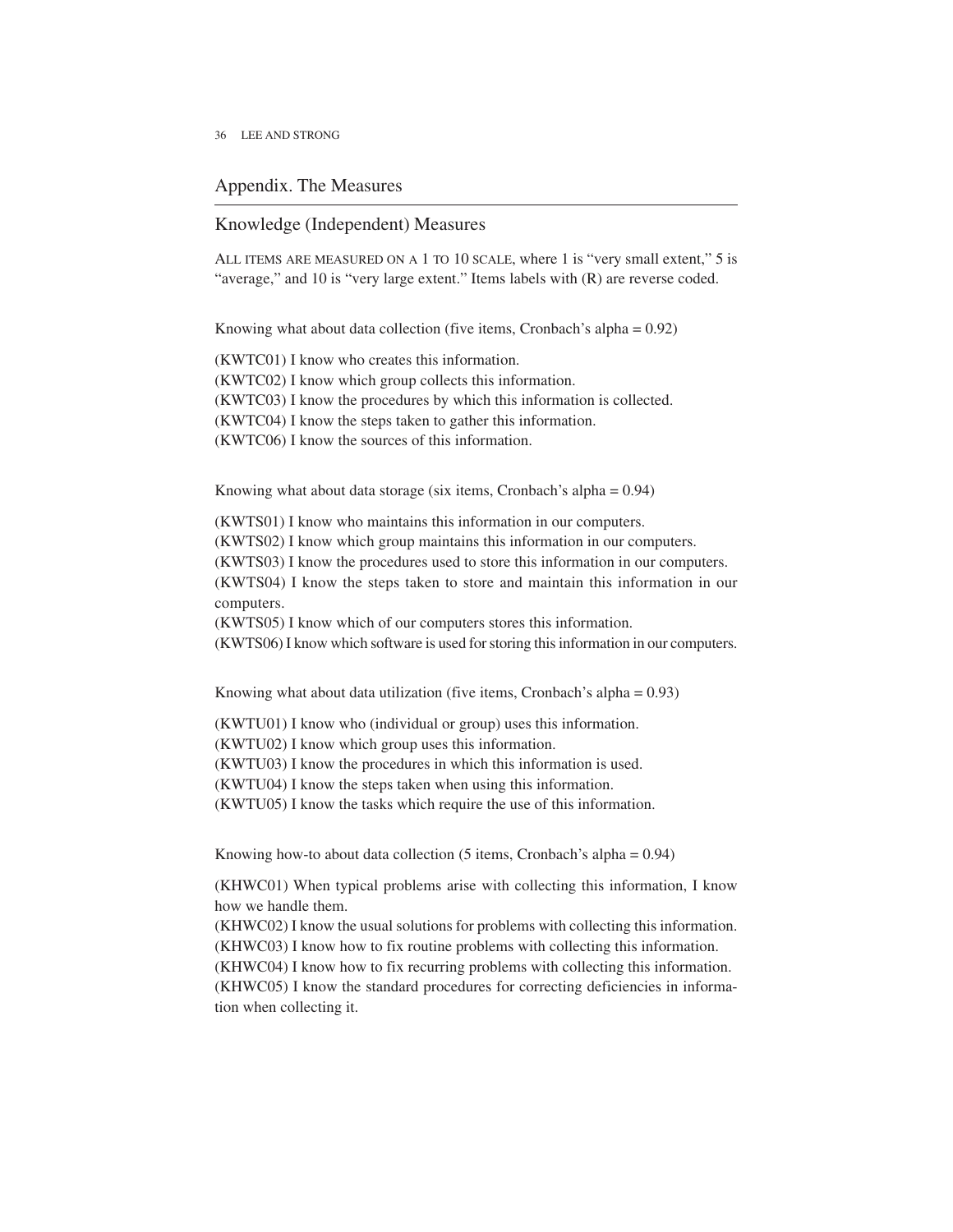Knowing how-to about data storage (five items, Cronbach's alpha  $= 0.96$ )

(KHWS01) When typical problems arise with storing this information in our computers, I know how we handle them.

(KHWS02) I know the usual solutions for problems with storing this information in our computers.

(KHWS03) I know how to fix routine problems with storing this information in our computers.

(KHWS04) I know how to fix recurring problems with storing this information in our computers.

(KHWS05) I know our standard procedures for correcting deficiencies in information when storing it in our computers.

Knowing how-to about data utilization (four items, Cronbach's alpha = 0.94)

(KHWU01) When typical problems, such as interpretation or access, arise with using this information, I know how we handle them.

(KHWU02) I know the usual solutions for problems with using this information. (KHWU03) I know how to fix routine problems with using this information.

(KHWU05) I know our standard procedures for correcting deficiencies in information when using it.

Knowing why about data collection (four items, Cronbach's alpha = 0.91)

(KWYC02) I know the problems encountered in collecting this information.

(KWYC04) I understand the information collection procedures well enough to recognize why this information is collected incorrectly.

(KWYC05) I can detect sources of new problems in collecting this information.

(KWYC06) I can recognize new problems as they arise in collecting this information.

Knowing why about data storage (seven items, Cronbach's alpha = 0.93)

(KWYS02) I know why this information is displayed in this form in our computers. (KWYS03) I know some of the problems in storing this information appropriately in our computers.

(KWYS04) I know why it is difficult to store this information in our computers in an easy-to-interpret manner.

(KWYS06) I understand our computing environment well enough to analyze why this information is stored inadequately.

(KWYS08) I can recognize new problems as they arise in storing and maintaining this information in our computers.

(KWYS10) I know why people have difficulty with computer access procedures for this information.

(KWYS11) I know why it is difficult to store all this information in our computers.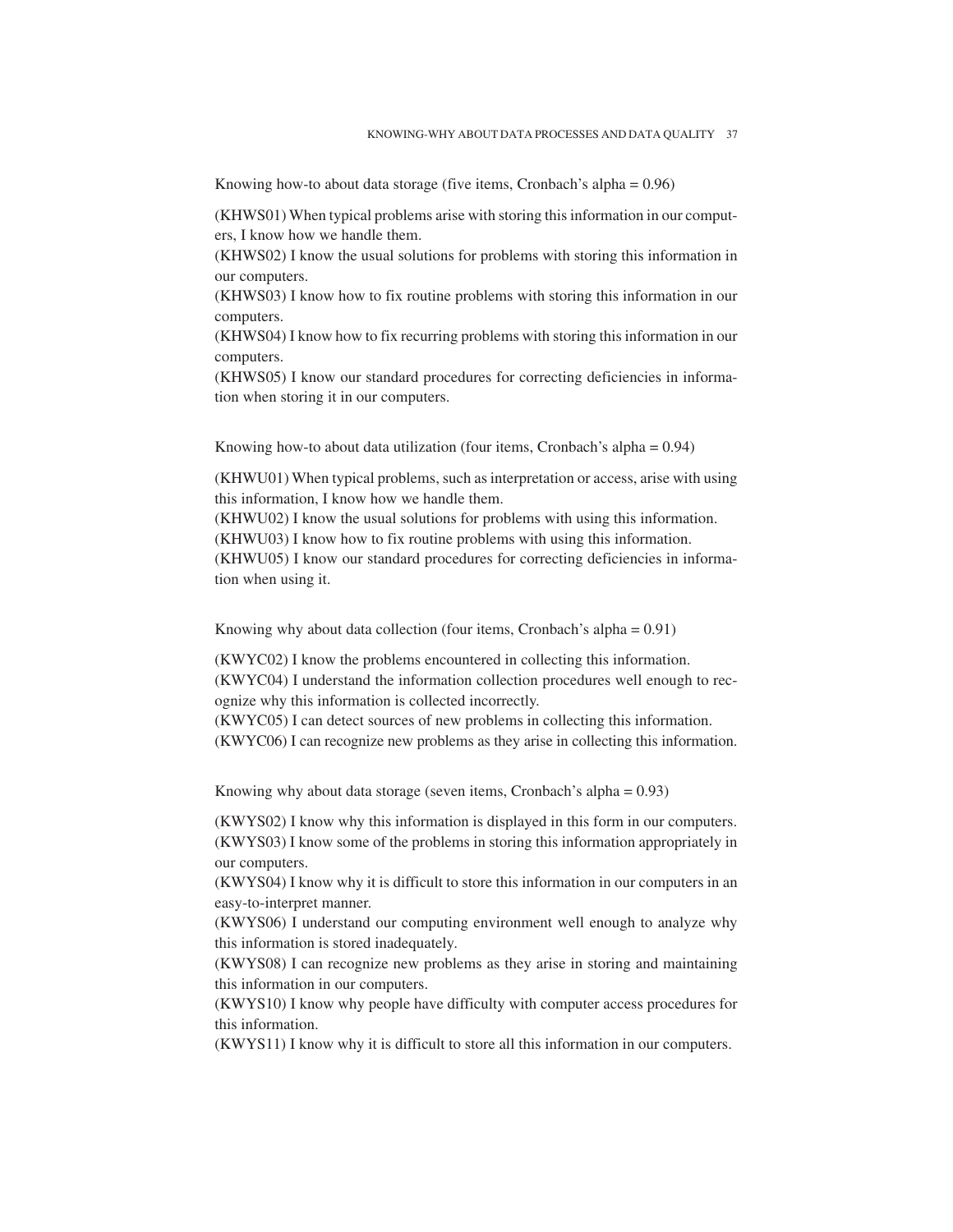Knowing why about data utilization (six items, Cronbach's alpha  $= 0.88$ )

(KWYU03) I know some of the problems in ensuring that this information is used appropriately.

(KWYU06) I can detect sources of new problems in using this information. (KWYU07) I can recognize new problems as they arise in using this information in a new task.

(KWYU15) I cannot diagnose problems in using this information. (R)

(KWYU16) I cannot find the causes of new problems in the use of this information. (R) (KWYU17) I cannot recognize when new problems arise in using this information in a new task. (R)

# Data Quality (Dependent) Measures

All items are measured on a 0 to 10 scale, where 0 is "not at all," 5 is "average," and 10 is "completely." Items labels with (R) are reverse coded.

Accuracy (four items, Cronbach's alpha = 0.91)

This information is correct. This information is incorrect. (R) This information is accurate. This information is reliable.

Completeness (six items, Cronbach's alpha = 0.87)

This information includes all necessary values. This information is incomplete. (R) This information is complete. This information is sufficiently complete for our needs. This information covers the needs of our tasks. This information has sufficient breadth and depth for our tasks.

Timeliness (five items, Cronbach's alpha = 0.88)

This information is sufficiently current for our work. This information is not sufficiently timely. (R) This information is not sufficiently current for our work. (R) This information is sufficiently timely. This information is sufficiently up-to-date for our work.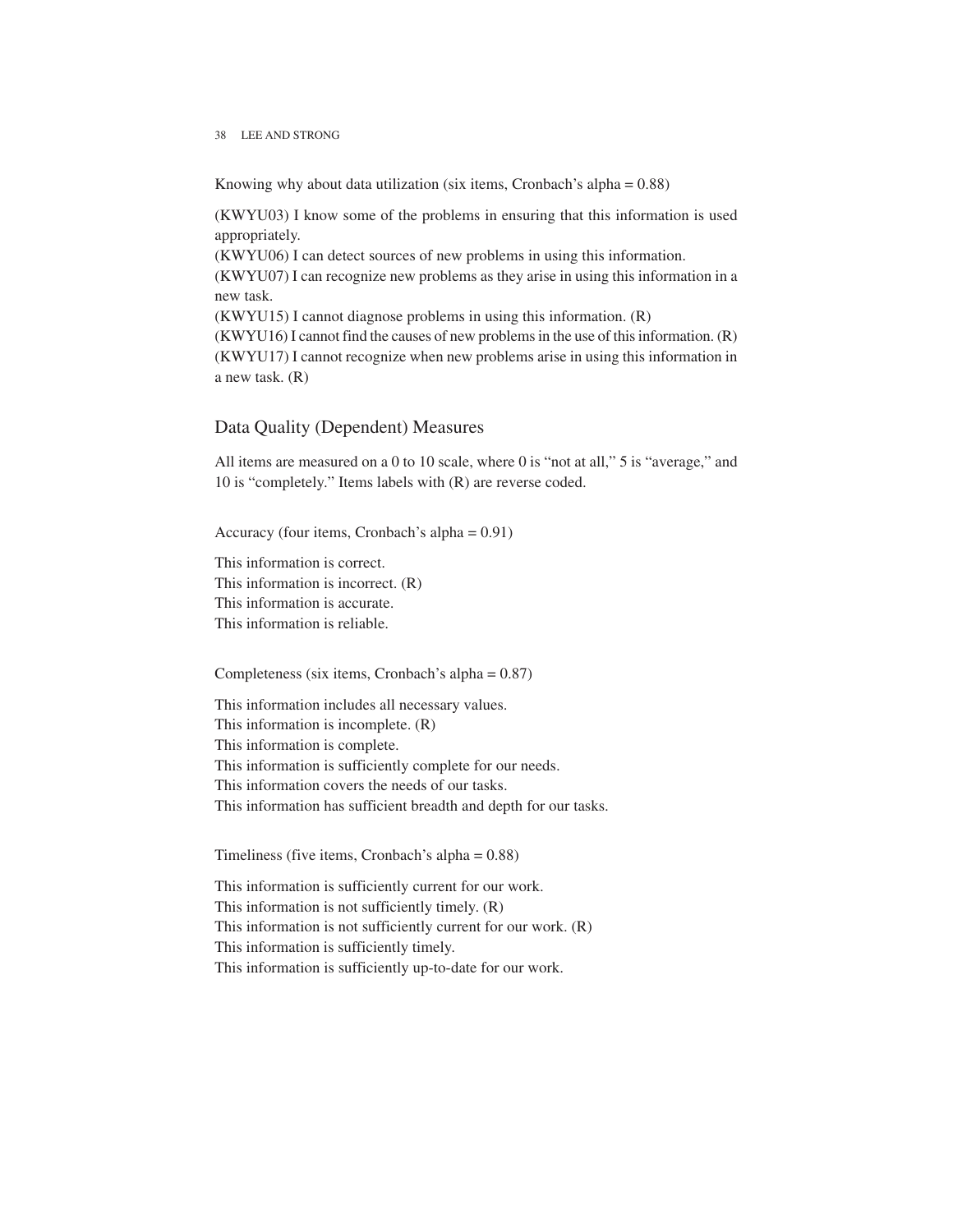#### KNOWING-WHY ABOUT DATA PROCESSES AND DATA QUALITY 39

Relevancy (four items, Cronbach's alpha = 0.94)

This information is useful to our work. This information is relevant to our work. This information is appropriate for our work. This information is applicable to our work.

Accessibility (four items, Cronbach's alpha = 0.92)

This information is easily retrievable. This information is easily accessible. This information is easily obtainable. This information is quickly accessible when needed.